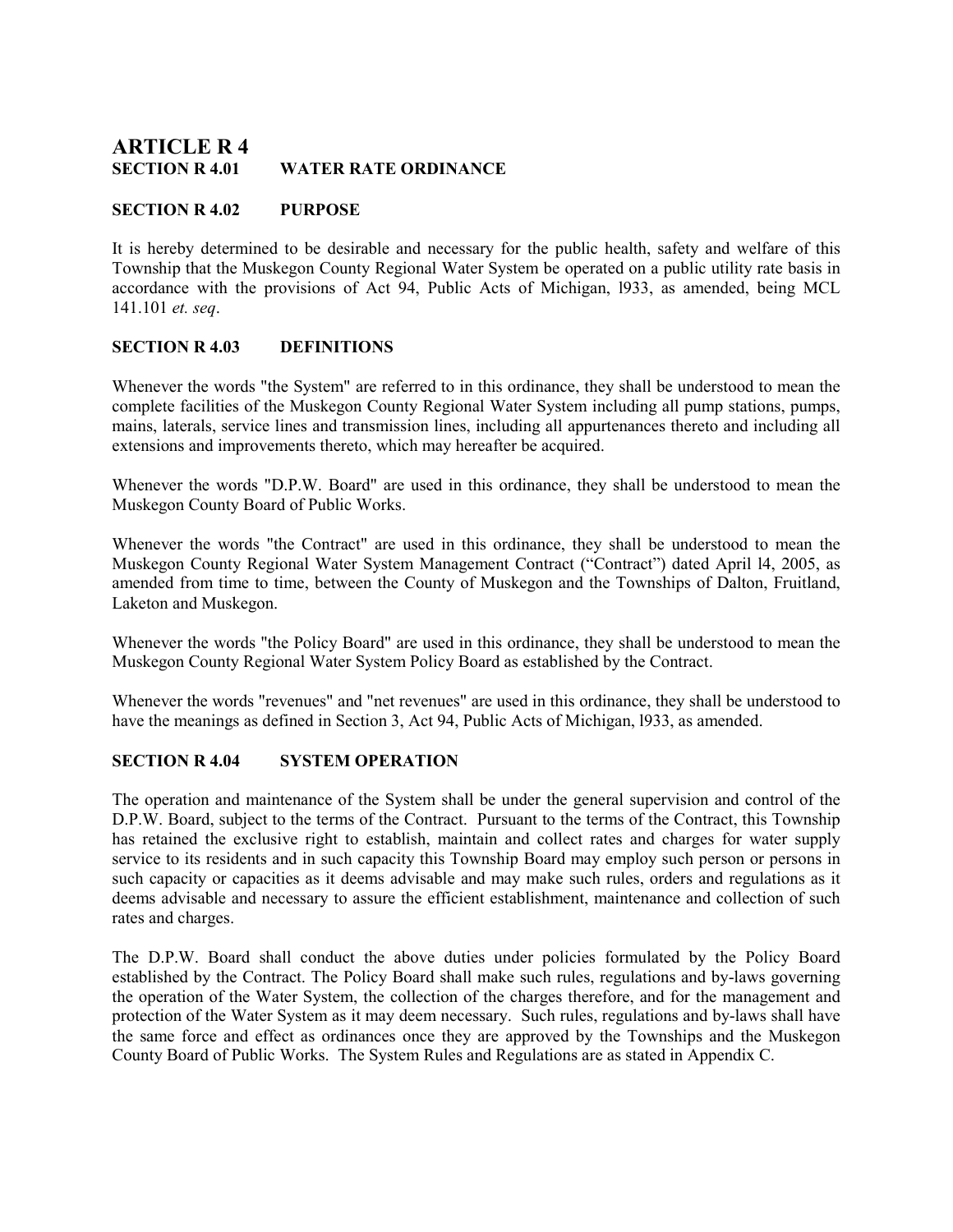#### SECTION R 4.05 RATES AND CHARGES

Rates and charges to be charged for service furnished by the System shall be as provided in Appendices attached to and made a part of this ordinance. Rates and charges may be changed from time to time by resolution of the various municipalities based on the needs of the system and recommendation of the Policy Board.

#### Water Rates

Quarterly water rates for users of the System are as stated in Appendix B. The quarterly ready-to-serve charge for water use shall be based upon meter size as stated in Appendix B. A commodity charge is imposed for all water used in excess of the minimum quantities as set forth in the schedule based on the applicable meter size as stated in Appendix B.

## Connection Charge

- A. Direct Connection: For each direct connection to lines of the System there shall be charged a fee as stated in Appendix B per single family residential equivalent unit (REU); provided, however, that credit against such charge shall be given for each unit of benefit specially assessed by law or contract, except the amount of such credit shall not exceed the amount of the connection charge.
- B. Indirect Connection: In order to defray the proportional share of the necessary over sizing of trunk lines and appurtenances, for each indirect connection to the System there shall be charged a fee of one-half the direct connection charge for each single family residential equivalent unit (REU). The indirect connection is defined as one made to lines added to the System after its original construction, the cost of which is paid for by private funds.
- C. Equivalent User Factor: Each premises other than a single family residence shall pay either a direct or indirect connection charge multiplied by a factor representing a ratio of water use by such class of premises to normal single family residential use, as stated in Appendix A.

 The Equivalent User Factor shall be calculated for any establishment based on the use of the property at the time of original application for water service. Whenever the use of this property, from that stated in the original application, is changed, modified or enlarged, the Township shall charge an additional connection charge, based on the current connection charge schedule as listed in Section 4, subparagraph A, for the additional equivalent user units over the number originally purchased with the initial application. However, the Equivalent User Factor Charge shall not be revised below that for the initial application.

D. Payment of Connection Charge: Connection charges as set forth above shall be due and payable in cash upon application for connection to the System; provided, however, that premises existing and occupied or for which a construction permit was issued when service by the System became available shall have the option of paying such charges over a fifteen (l5) year period in fifteen (l5) approximately equal installments, the first such installment to be due and payable upon application for connection to System and the balance at yearly intervals thereafter, with each installment bearing interest at the rate established from time to time and stated in Appendix B.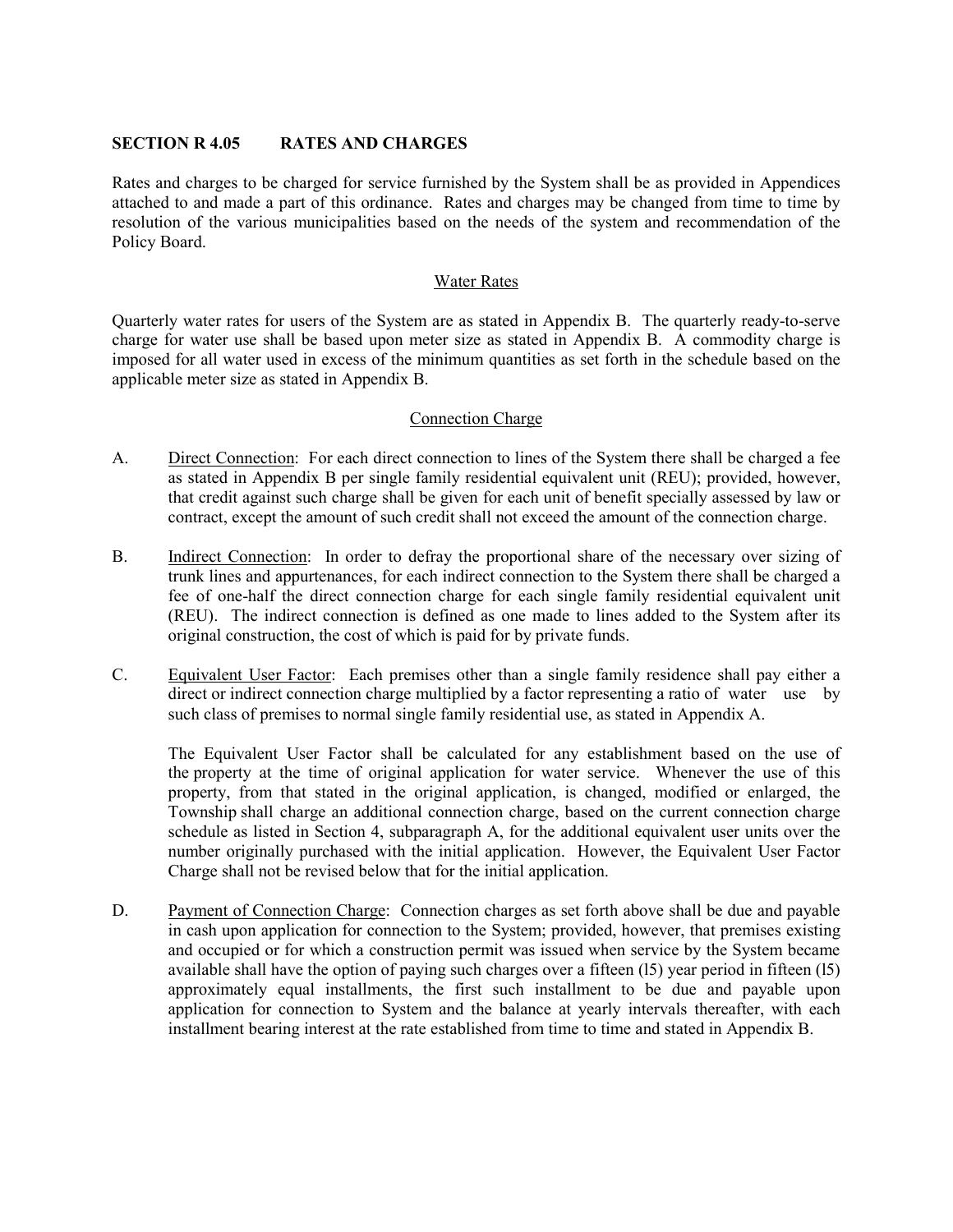#### Special Rates

For miscellaneous or special services for which a special rate shall be established, such rates shall be fixed by the Township Board in consultation with the System Policy Board.

## Billing

Bills will be rendered quarterly, payable without penalty within fifteen (l5) days after the date thereon. Payments received after such period shall bear a penalty of ten percent (l0%) of the amount of the bill. Large users may be billed monthly.

#### Enforcement

The charges for services which are pursuant to Section 21 of Act 94 of the Public Acts of 1933, being MCL 141.121, are hereby made a lien on all the premises served whenever such charges are delinquent for a period of six months. The Township official or officials in charge of the collection thereof shall certify annually on October 1 of each year such delinquencies to the tax assessing officer of the Township, and said assessing officer shall enter such charges on the tax roll, and said amount shall be collected in the same manner as real estate taxes are collected on the premises.

In addition to the foregoing, this Township shall have the right to shut off water service to any premises for which charges for water service are more than three (3) months delinquent, and such service shall not be re-established until all delinquent charges and penalties and a turn on charge, to be specified by this Township Board, have been paid. Further, such charges and penalties may be recovered by the Township by court action.

## Transfer of Connection Charge Lien

When a parcel of property which is subject to a lien agreement for the payment of the connection charge in installments is acquired by a new owner, such owner has the right to assume the lien agreement under the following terms and conditions:

- A. The new owner pays a fee as stated in Appendix B to cover the cost of executing and recording of the necessary documents.
- B. The new owner signs a new lien agreement for the balance of the payments due and owing.
- C. The new owner shall provide the Township Clerk with the necessary documents showing the transfer of ownership.

## Annual Rate Adjustment

Annually, the D.P.W. Board shall submit an Operations and Maintenance budget to the System Policy Board. On approval by that Board, the budget shall be submitted to each jurisdiction's legislative branch for formal approval as necessary.

The approval of the budget shall incorporate any necessary rate and fee schedules so as to provide sufficient funds to operate the System.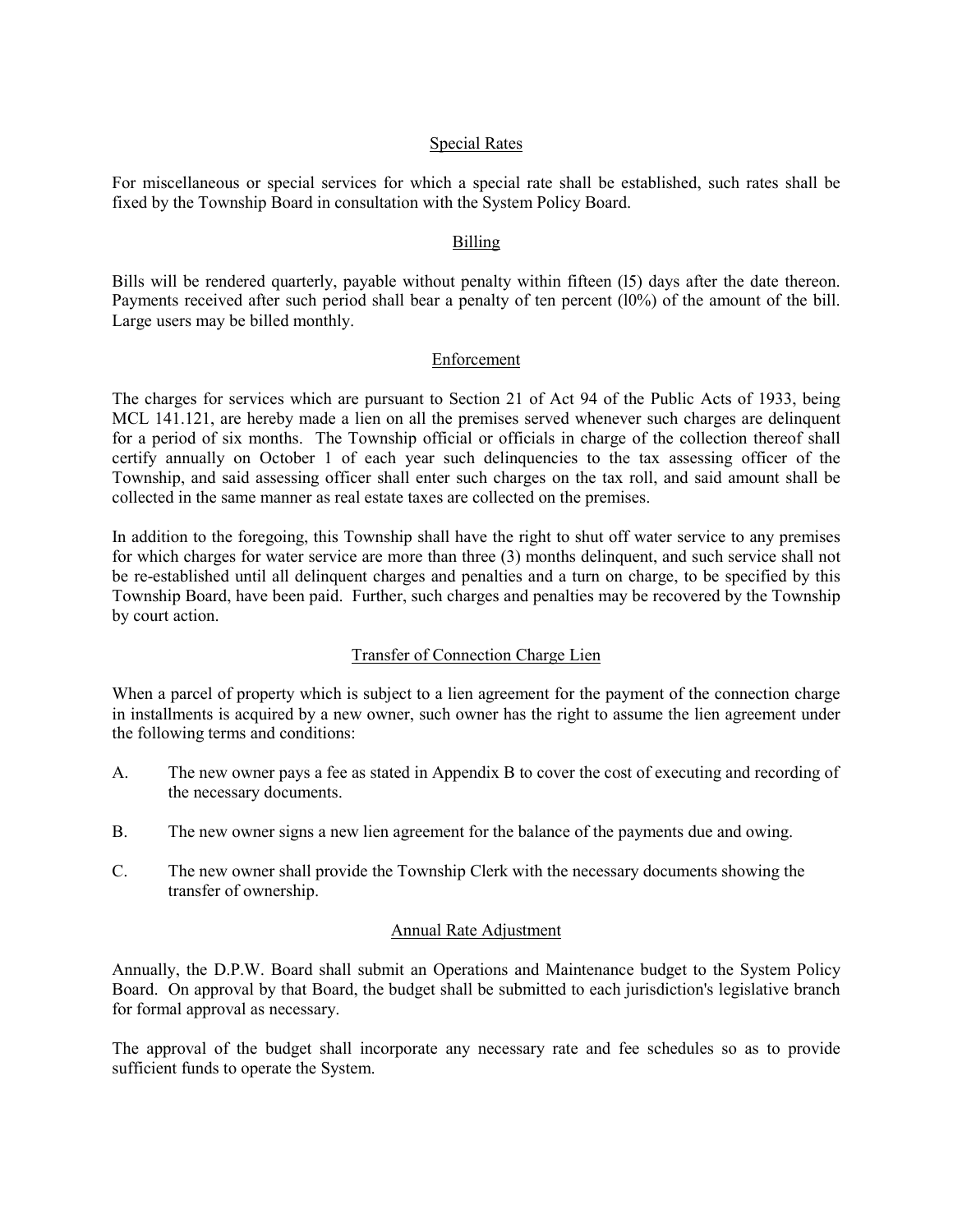## SECTION R 4.06 MANDATORY CONNECTION

The water distribution system of any building in which plumbing fixtures are installed shall be connected to a public water supply if available. Where a public water supply is not available, an individual water supply system shall be provided.

A public water supply system shall be deemed available to existing premises used for human occupancy if such premises are within 200 feet of a street, alley, or easement containing a public water supply, and a connection conforming with the standards set forth by the plumbing code and by local regulation shall be made thereto. A public water supply system shall be deemed available to any proposed premises used for human occupancy where the property on which the premises is to be located is adjacent to any street, alley, or easement containing a public water supply, and a connection conforming with the standards set forth by the plumbing code and by local regulation shall be made thereto.

It shall be mandatory for that residence or establishment to connect to the System whenever any one of the following occurs;

- A. Sale of a residence or establishment by deed, land contract, or other conveyance, said connection upon such
- B. New construction.
- C. New well or replacement.
- D. Alterations to the following extent which require a permit according to the Plumbing or Building Code adopted by the Township:
	- l. Plumbing 50% change or alteration in existing plumbing system.
	- 2. Building 25% of the then current state equalized value of the structure.

## SECTION R 4.07 FREE SERVICE

No free service shall be furnished by said System to any person, firm or corporation, public or private, or to any public agency or instrumentality.

## SECTION R 4.08 EXPENSES

The rates established hereby are estimated to be sufficient to provide for the payment of the expenses of administration and operation, such expenses for maintenance of the said System as are necessary to preserve the same in good repair and working order, to provide for the payment of the debt service obligations, and to provide for such other expenditures and funds for said System as this ordinance may require. Such rates shall be fixed and revised by resolution of the Township board from time to time as may be necessary to produce these amounts.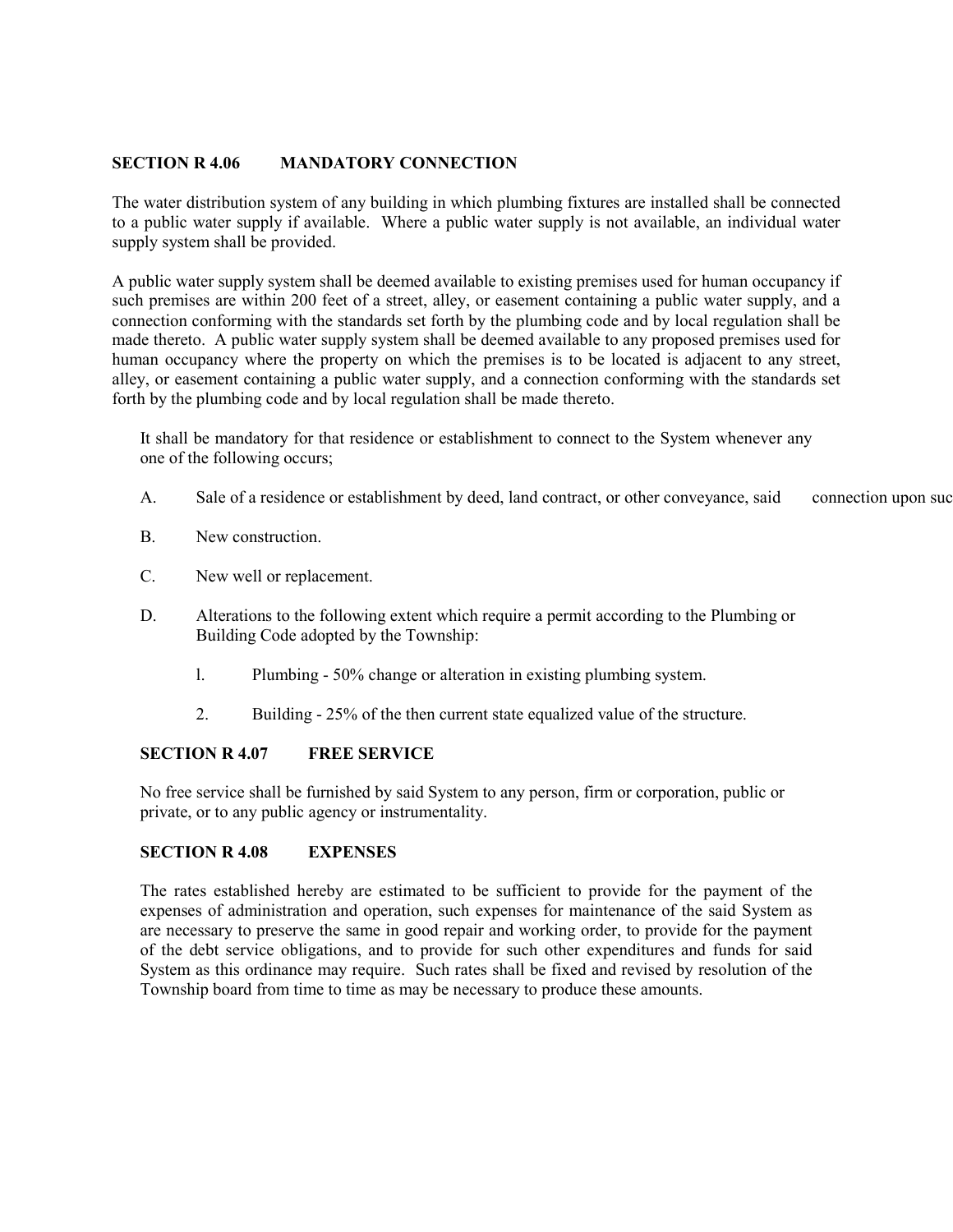## SECTION 4.09 OPERATING YEAR

The System shall be operated on the basis of an operating year commencing on October 1 and ending on the last day of September next following.

## SECTION 4.10 SYSTEM REVENUE

The revenues of the System shall be set aside as collected and deposited in a depositary account in the Township's duly designated depository of Muskegon, Michigan, a bank duly qualified to do business in Michigan, in an account to be designated MUSKEGON COUNTY REGIONAL WATER SYSTEM RECEIVING FUND (hereinafter, for brevity, referred to as the "Receiving Fund"), and said revenues so deposited shall be transferred from the Receiving Fund periodically in the manner and at the times specified in the Contract to the Muskegon County Regional Water System Pooled Account.

- A. Operation, Maintenance and Debt Service. The D.P.W. Board shall pay from and charge to the said Pooled Account, first, all costs of operation, maintenance and management of the System and second, debt service costs of the bonds to be issued by the County to finance construction of the System. Operation, maintenance and management costs shall include but not be limited to costs of water purchased, wages and salaries for labor and administration related to the System, materials expense, supplies, utility charges and insurance.
- B. Surplus Monies. Any surplus monies remaining from time to time in the Pooled Account shall be retained by the D.P.W. Board to pay other System costs, such as repair, replacement or extension and improvement of the System and as a debt service reserve.
- C. Township Remittances. The Township treasurer shall remit to the Pooled Account all monthly collections of rates and charges other than charges for inspections of connections in the manner and at the times specified in the Contract following such collection.
- D. Bank Account. All moneys belonging to the Receiving Fund may be kept in one bank account, in which event the moneys shall be allocated on the books and records of this Township within this single bank account, in the manner above set forth. Any other public corporation acting as operating agent for this Township shall be authorized to act for this Township to establish, maintain and fund the aforesaid account.

# SECTION R 4.11 HARDSHIP

The owner or owners of a single-family residence in which residence said owner or owners reside and upon which a connection charge or special assessment has been imposed may submit a hardship application to this Township Board seeking a deferment in the partial or total payment of the connection charge or special assessment provided for herein based upon a showing of financial hardship, subject to and in accordance with the following:

A. The owners of the premises shall, under oath, complete a hardship application provided by this Township Board and file said application, together with all other information and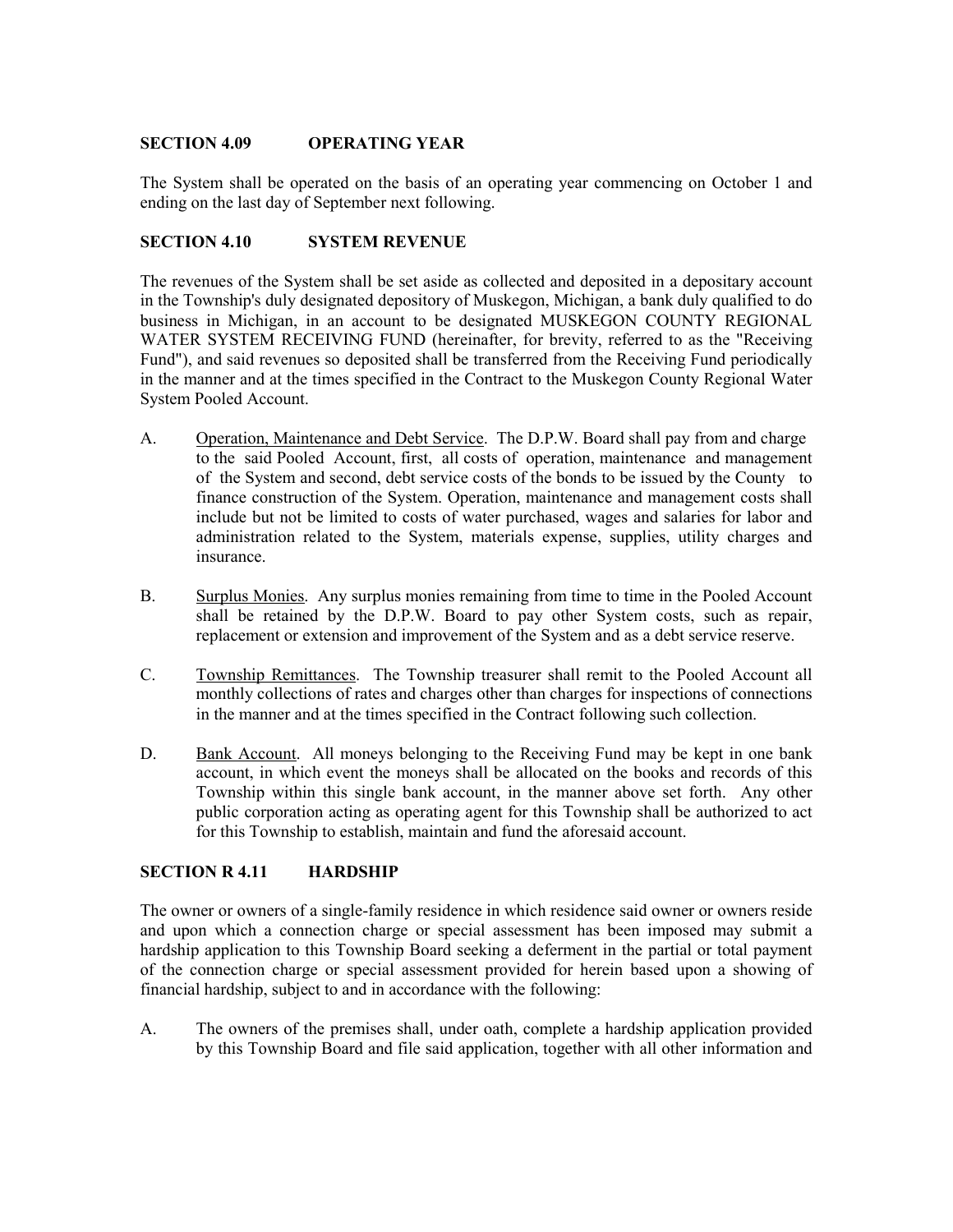documentation reasonable required by this Township, with this Township Board not less than sixty (60) days prior to the due date of such charge. An application shall be completed and charge. An application shall be completed and filed by each and every legal and equitable interest holder in the premises, excepting financial institutions having security interests in the premises.

- B. Hardship applications shall be reviewed by this Township Board, and after due deliberation of hardship applications, this Township Board shall determine in each case whether there has been an adequate showing of financial hardship, and shall forthwith notify the applicants of said determination.
- C. An applicant aggrieved by the determination of this Township Board may request the opportunity to appear before this Township Board in person for the purposes of showing hardship and presenting any argument for additional evidence. A denial of hardship following such a personal appearance before this Township Board shall be final and conclusive.
- D. In the event that the Township Board makes a finding of hardship, the Township Board shall fix the amount of partial or total deferment of the charge so imposed, and in so doing, shall require an annual filing of financial status by each applicant, providing that upon a material change of financial status of an applicant, said applicant shall immediately notify the Clerk of this Township so that a further review of the matter may be made by this Township Board, and provided further that the duration of the deferment granted shall be self-terminating upon the occurrence of any one of the following events:
	- l. A change in the financial status of any applicant which removes the basis for financial hardship.
	- 2. A conveyance of any interest in the premises by any of the applicants, including the execution of a new security interest in the premises or extension thereof.
	- 3. A death of any of the applicants.
- E. Upon a determination of this Township Board deferring all or part of the charges imposed, the owners of the premises shall, within one (l) month after such determination, execute and deliver to this Township, as the secured party, a recordable security instrument covering the premises guaranteeing payment of the deferred amounts on or before the death of any of the applicants or, in any event, upon the sale or transfer of the premises. Said security interest shall guarantee payment of an amount necessary to cover all fees and charges deferred and all costs of installation and connection, if applicable, the consideration for said security interest being the grant of deferment pursuant to this ordinance.

## SECTON R 4.12 CRIMINAL VIOLATION

Any unauthorized person who shall take water from the System without payment therefore, or disturb, tap into, change, obstruct, or interfere with the System and any person who shall intentionally damage the System shall be responsible for a civil infraction and subject to fines as published by the Township from time to time. Each day's continued violation shall constitute a separate and distinct offense.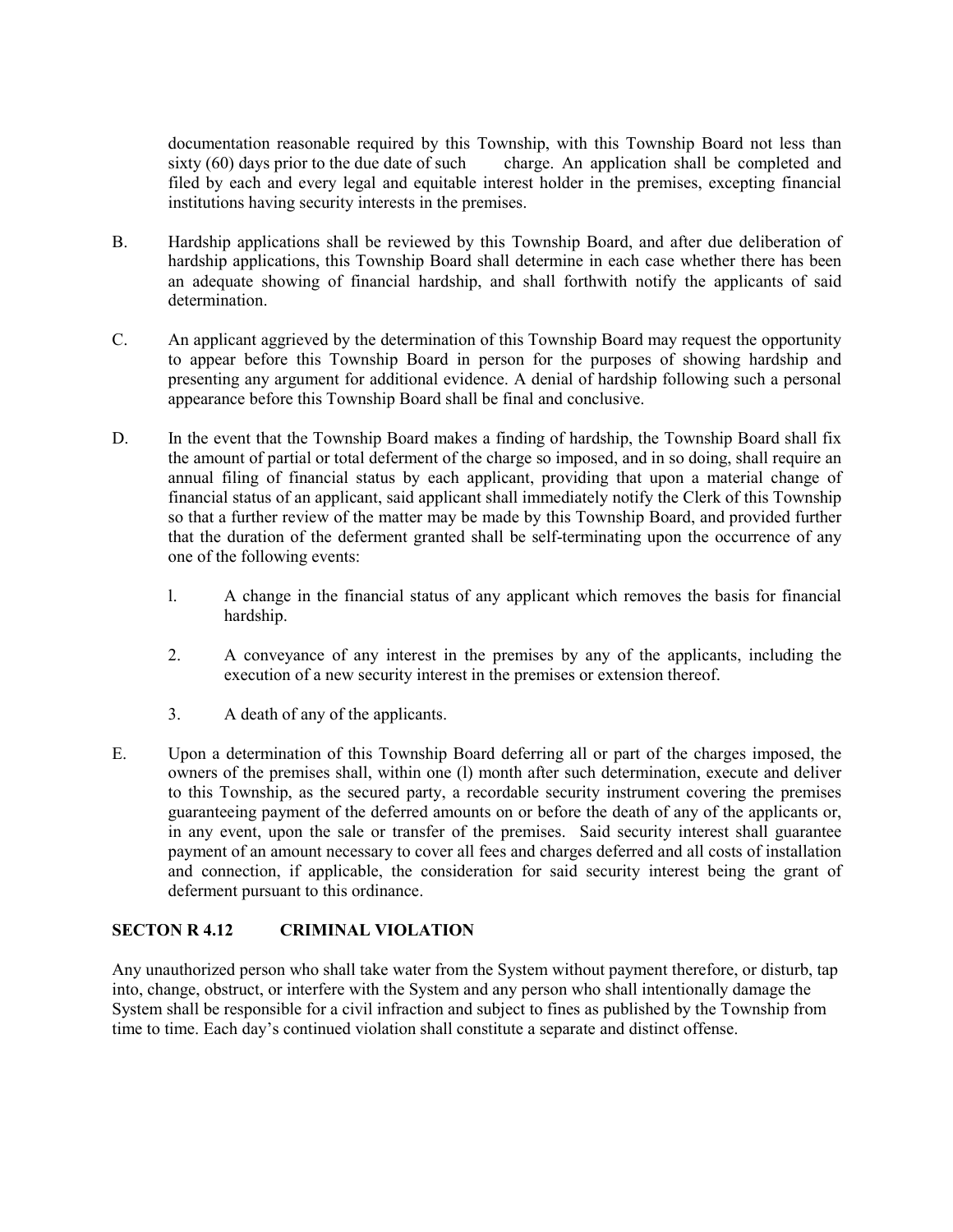## SECTION R 4.13 SEVERABILITY

If any section, paragraph, clause or provision of this ordinance shall be held invalid, the invalidity of such section, paragraph, clause or provision shall not affect any of the other provisions of this ordinance.

## SECTION R 4.14 REPEAL

All ordinances, resolutions or orders, or parts thereof, in conflict with the provisions of this ordinance are, to the extent of such conflict, repealed.

#### SECTION R 4.15 PUBLICATION

This ordinance shall be published, as necessary, in a newspaper of general circulation within the boundaries of the Township and qualified under State law to publish legal notices, promptly after its adoption, and the same shall be recorded in the Ordinance Book of the Township and such recording authenticated by the signatures of the Supervisor and the Township Clerk.

## SECTION R 4.16 EFFECTIVE DATE

This ordinance shall become effective 30 days after its publication.

ADOPTED: October 17, 2005 AMENDED: September 11, 2012 AMENDED: July 16, 2012 PUBLISHED: August 12, 2012 EFFECTIVE: September 11, 2012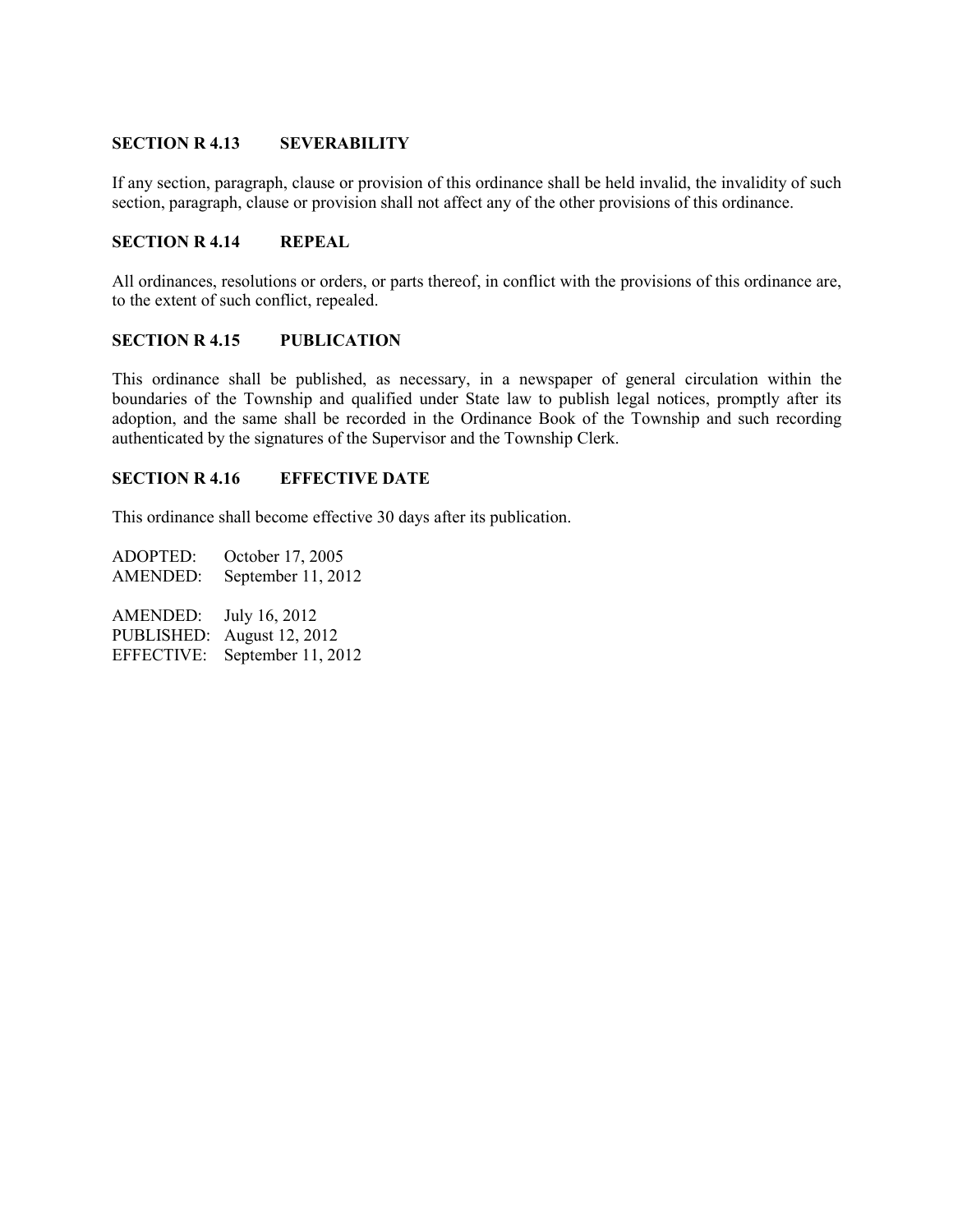## Muskegon County Regional Water System

APPENDIX A – USER CHARGE UNITS Effective March 1, 2010

| <b>Occupation Use</b>                                                                   | <b>Units</b> | <b>Unit Factor</b>                                                           |
|-----------------------------------------------------------------------------------------|--------------|------------------------------------------------------------------------------|
| Single Family Residence                                                                 | 1.00         | per residence                                                                |
| <b>Amusement Park</b>                                                                   | 0.02         | per parking space plus other services<br>listed in this appendix             |
| Auto Dealers - New and/or Used                                                          | 1.00         | per premise plus 0.25 per 1000 sq. ft. of<br>building including service area |
| Auto Repair/Collision                                                                   | 1.00         | same as above                                                                |
| Auto Wash (Coin Operated, Do-it-Yourself)<br>$\parallel$ 10 gallons or less per vehicle | 1.00         | per stall                                                                    |
| Auto Wash (Mechanical)                                                                  | 10.00        | per stall or production line including                                       |
| Over 10 gallons per vehicle - not recycled                                              |              | approach and drying area                                                     |
| Auto Wash (Mechanical)                                                                  | 5.00         | per stall or production line including                                       |
| Over 10 gallons per vehicle - recycled                                                  |              | approach and drying area                                                     |
| <b>Barber Shop</b>                                                                      | 1.00         | per shop plus 0.1 per chair after 2nd                                        |
| Bar                                                                                     | 2.50         | per 1000 sq. ft. - includes all floor space                                  |
| <b>Beauty Shop</b>                                                                      | 1.00         | per shop plus 0.1 per booth after 2nd                                        |
| Bowling Alley (no bar)                                                                  | 1.00         | per premise plus 0.2 per alley                                               |
| Campgrounds                                                                             | 0.14         | per site with minimum of 1.00 unit, plus                                     |
|                                                                                         |              | other services listed in the appendix                                        |
| Churches                                                                                | 0.25         | per 1000 sq. ft with minimum of 1 unit                                       |
| Cleaners (pick up only)                                                                 | 1.00         | per shop                                                                     |
| Cleaners (cleaning and pressing facilities)                                             | 1.00         | per premise plus 0.5 per 500 sq. ft.                                         |
| Clinics (Medical or Dental)                                                             | 1.00         | per premise plus 0.5 per exam room                                           |
| Condominiums                                                                            | 1.00         | per individual living unit                                                   |
| Convalescent or Boarding Homes                                                          | 1.00         | per premise plus 0.25 per bedroom                                            |
| Convents                                                                                | 1.00         | per premise plus 0.25 per bedroom                                            |
| Country Clubs and Athletic Clubs                                                        | 1.50         | per 1000 sq. ft. of clubhouse plus                                           |
|                                                                                         |              | restaurant and bar                                                           |
| Day Care Center                                                                         | 1.00         | per facility plus 0.1 up to 10 children and                                  |
|                                                                                         |              | .01 for each additional child                                                |
| Drug Stores                                                                             | 1.00         | per premise plus snack bar computed as                                       |
|                                                                                         |              | per schedule                                                                 |
| Factories (office and production)                                                       | 0.75         | per 1000 sq. ft.                                                             |
| Wet Process **                                                                          |              | ** Based on metered or designed flow                                         |
| Funeral Home                                                                            | 1.50         | per 1000 sq. ft. with residence to                                           |
|                                                                                         |              | computed separately                                                          |
| Grocery Stores or Super Market                                                          | 1.00         | per premise plus 0.8 per 1000 sq. ft.                                        |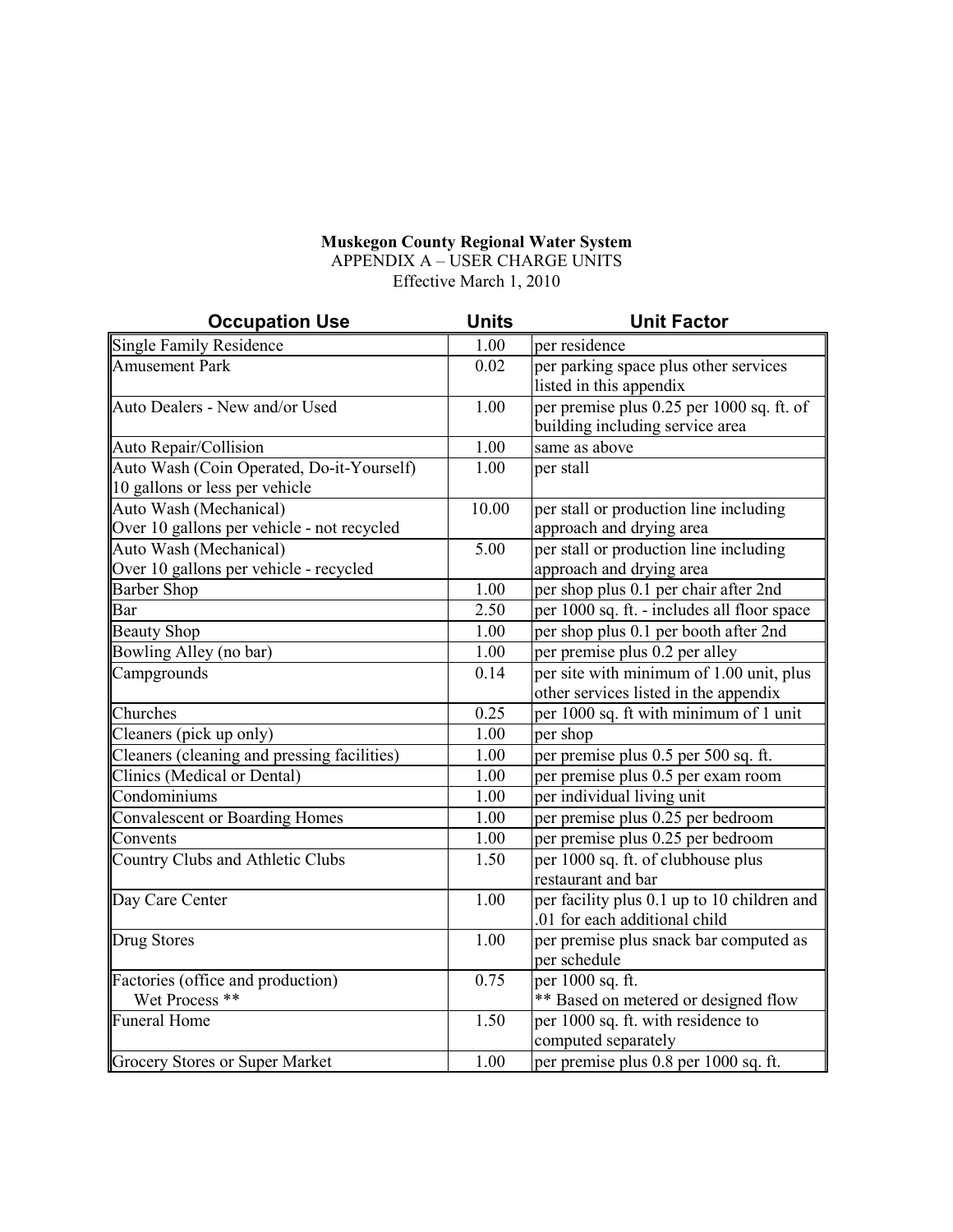| Hospitals                          | 1.10 | per bed                                                                                                                                 |
|------------------------------------|------|-----------------------------------------------------------------------------------------------------------------------------------------|
| Hotels and Motels                  | 0.40 | per bedroom plus restaurant and bar as<br>per schedule                                                                                  |
| Laundry                            | 1.00 | per premise plus 0.2 units per gallon per<br>pound of laundry as rated by mfgr.                                                         |
| Mobile Home (free standing)        | 1.00 | per unit                                                                                                                                |
| Mobile Home (parks or subdivision) | 1.00 | per pad or site at indirect connection rate<br>plus laundry, community building and<br>office to be computed separately per<br>schedule |
| Multiple Family Residences         |      |                                                                                                                                         |
| Duplex or Row Houses               | 1.00 | per dwelling unit                                                                                                                       |
| Apartments                         | 1.00 | per dwelling unit                                                                                                                       |
| Fraternity or Sorority Houses      | 0.50 | per dwelling unit                                                                                                                       |
| Professional Office                | 0.25 | per 500 sq. ft. with minimum of $\overline{1}$ unit                                                                                     |
| Public Institutions                | 0.75 | per 1000 sq. ft.                                                                                                                        |
| Restaurant                         | 2.50 | per 1000 sq. ft. - Auxiliary space 2.0 per<br>1000 sq. ft. ***                                                                          |
| Schools                            | 1.00 | per classroom                                                                                                                           |
| <b>Service Stations</b>            | 1.50 | per 1000 sq. ft. of building area                                                                                                       |
| Snack Bars, Drive-Ins, etc.        | 2.50 | per 1000 sq. ft.                                                                                                                        |
| Retail Store (other than listed)   | 1.00 | per premise plus 0.1 per 1000 sq. ft.                                                                                                   |
| Theaters (drive-in)                | 0.02 | per car space                                                                                                                           |
| Theaters                           | 0.01 | per seat                                                                                                                                |
| Post Office                        | 1.00 | per 1000 sq. ft.                                                                                                                        |
| <b>Warehouse and Storage</b>       | 0.20 | per 1000 sq. ft.                                                                                                                        |
| Veterinary Facility                | 1.50 | per facility                                                                                                                            |
| Veterinary Facility with Kennel    | 1.50 | per facility plus 0.5 per 5 kennels                                                                                                     |

\* Minimum charge for any connection is to be one (1) unit.

\*\* The unit to be charged to an industry (wet process) or any other business or use not specifically listed herein will be determined by Muskegon County.

\*\*\* Auxiliary space is defined as space used less than 20 hours per week.

Updated: March 1, 2010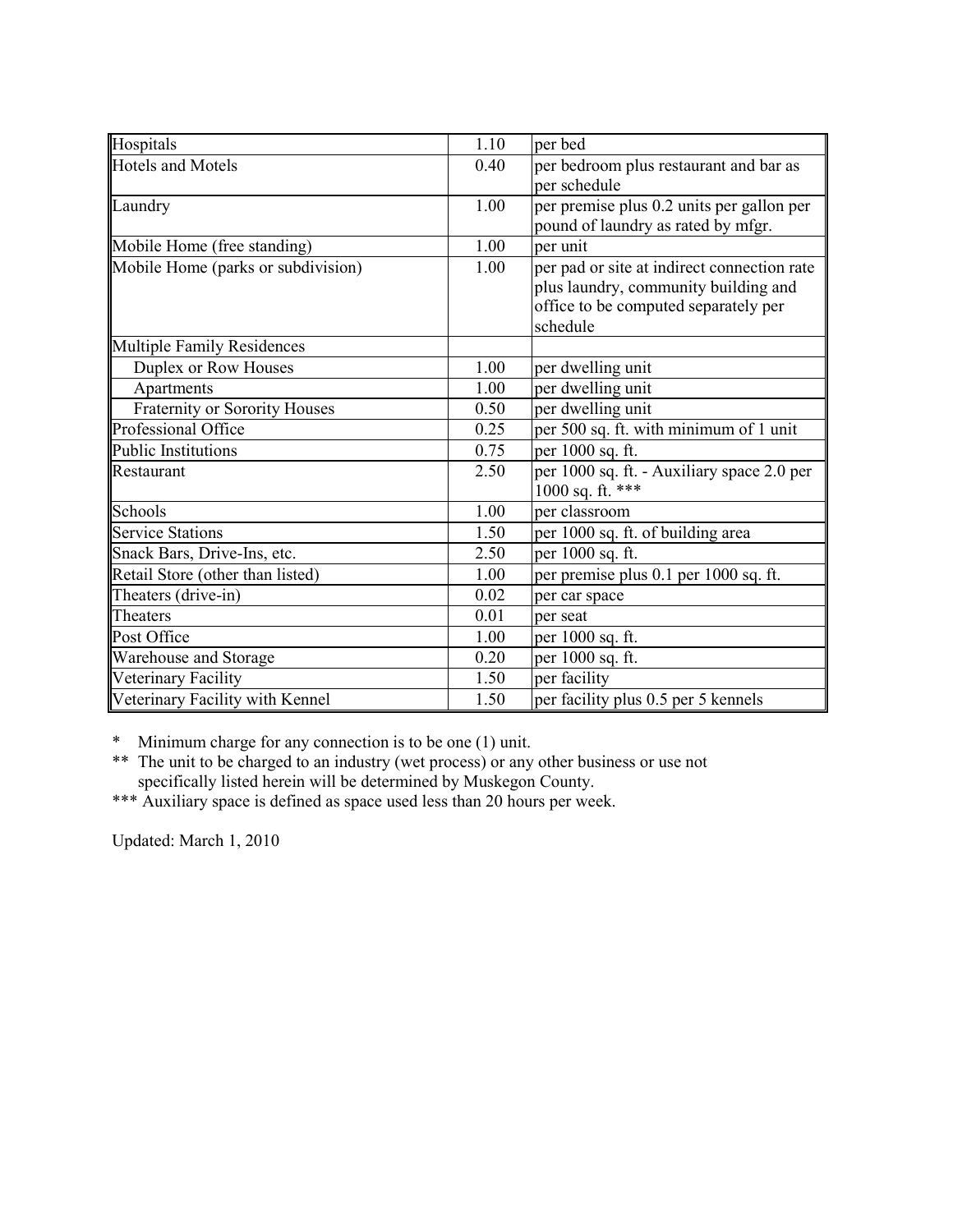## Muskegon County Regional Water System APPENDIX "B" Rates and Charges Effective October 23, 2005.

## A. Water Use Rate

Water use rates shall be composed of a commodity charge plus a quarterly ready-to-serve (RTS) charge based upon meter size pursuant to the following schedule:

1. Dalton, Fruitland, Laketon and Muskegon Twp. north of Muskegon River:

| <b>Meter Size</b> | <b>Quarterly RTS (minimum charge)</b> |
|-------------------|---------------------------------------|
| 3/4"              | \$27.00                               |
| 1"                | \$45.09                               |
| 1.5" all types    | \$89.91                               |
| 2" all types      | \$143.91                              |
| 3" all types      | \$288.09                              |
| 4" all types      | \$450.09                              |
| 6" all types      | \$899.91                              |
| 8" all types      | \$1,439.91                            |

# A commodity charge is imposed for all water used at the rate of \$2.95 per l00 cubic feet.

2. Muskegon Twp. south of Muskegon River:

| <b>Meter Size</b> | <b>Quarterly RTS (minimum charge)</b> |
|-------------------|---------------------------------------|
| 5/8"              | \$27.00                               |
| 3/4"              | \$27.00                               |
| 1" all types      | \$45.90                               |
| 1.5" all types    | \$89.10                               |
| 2" all types      | \$151.20                              |
| 3" all types      | \$270.00                              |
| 4" all types      | \$494.10                              |
| 6" all types      | \$1,109.70                            |
| 8" all types      | \$2,157.30                            |
|                   |                                       |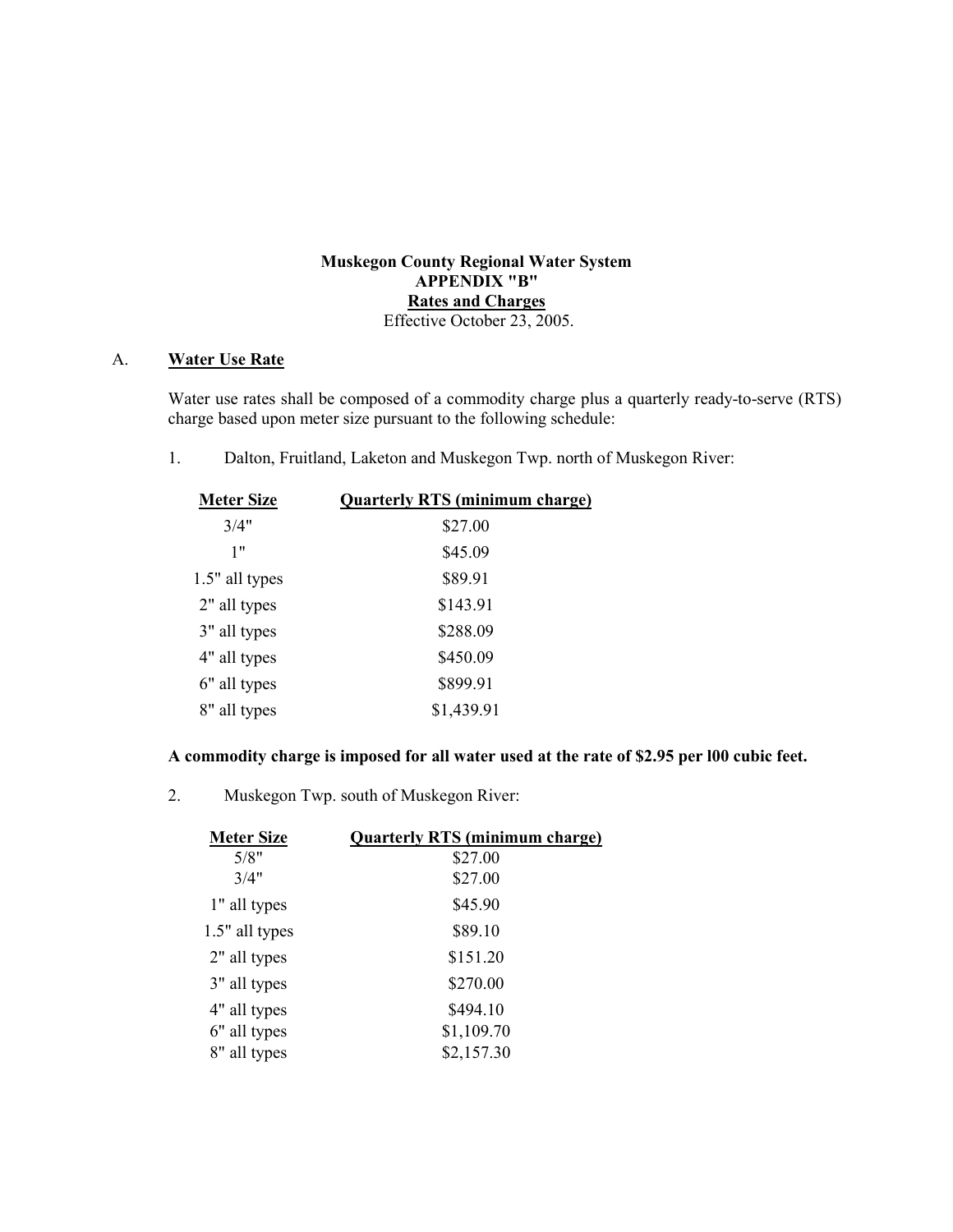## A commodity charge is imposed for all water used at the rate of \$2.70 per l00 cubic feet.

## B. Connection Charge

1. Dalton, Fruitland, Laketon and Muskegon Twp. north of Muskegon River:

Direct connection charge: \$6,200 per single family residential equivalent. Indirect connection charge: \$3,100, per single family residential equivalent.

2. Muskegon Twp. south of Muskegon River:

Direct connection charge: \$4,600 per single family residential equivalent. Indirect connection charge: \$2,300 per single family residential equivalent.

NOTE: New service areas requiring a substantial extension of the System will be evaluated for connection charge costs based on the cost required to serve the new area as provided in the ordinance, and as approved by the Muskegon County Regional Water System Policy Board. Connection charges so determined shall be no less than those specified in paragraph B.

## C. Interest Rate

Interest on the balance owed for deferred payment of connection fees or other charges shall be paid at the rate of six percent (6%) per annum.

#### D. Installation Charges

Charges for the System to provide piping and appurtenances from the main line to the property line are as follows:

l. Stub Fee - (main line to property line)

| l" existing | S.                | 700                     |
|-------------|-------------------|-------------------------|
|             | 12" existing      | 1,000                   |
| 2" existing |                   | 1,200                   |
|             | New and/or larger | At time and materials * |

- 2. Meter Fee (includes remote readout) \*\*
	- a. Dalton, Fruitland, Laketon and Muskegon Twp. north of Muskegon River:

| 3/4"     | \$400 |
|----------|-------|
| יין      | 500   |
| 12"      | 700   |
| $2"$ *** | 1,100 |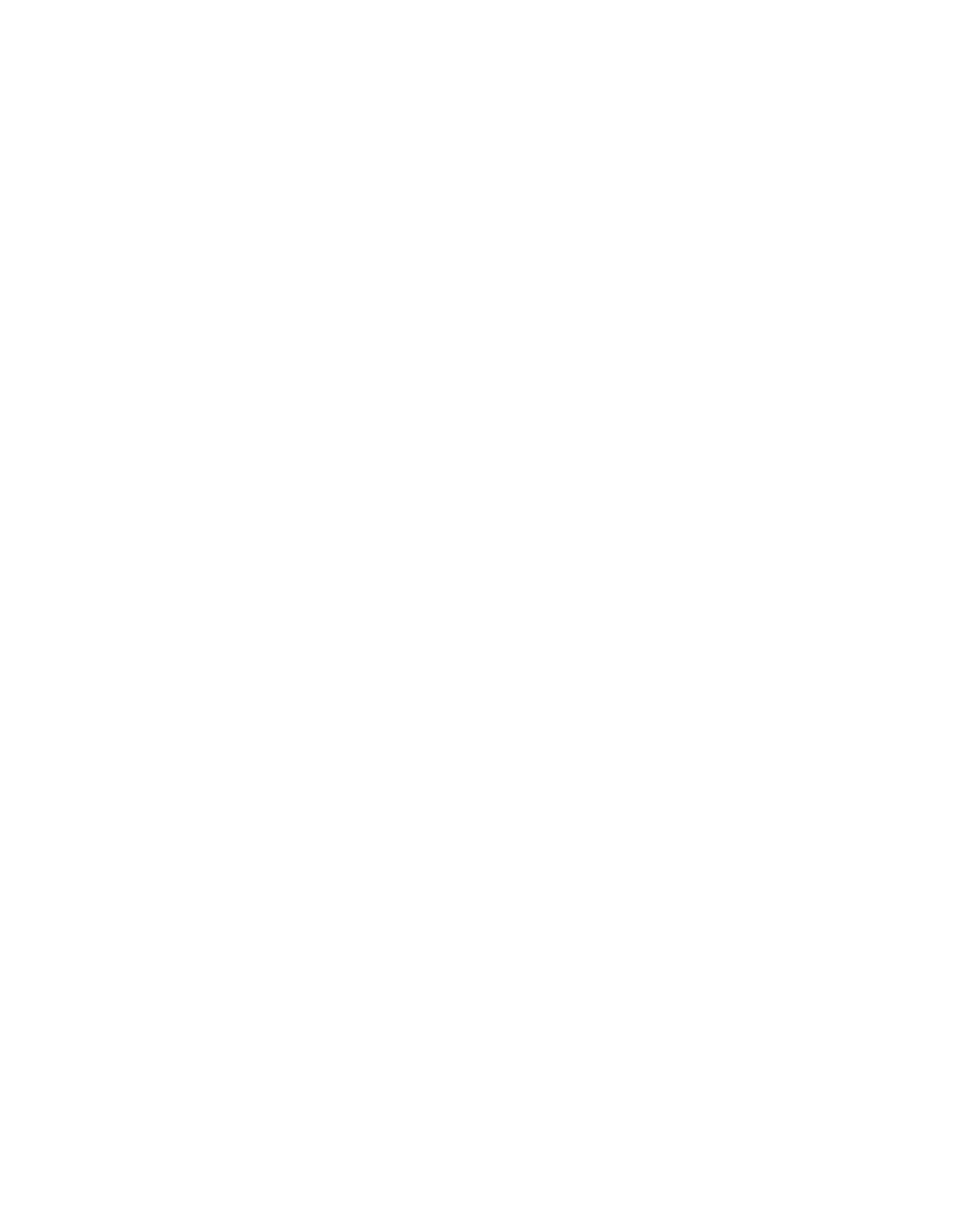b. Muskegon Twp. south of Muskegon River:

| 3/4"     | \$275 |
|----------|-------|
| יין      | 325   |
| 12"      | 375   |
| $2"$ *** | 475   |

## 3. Service Line - (property line to structure)

All costs associated with design, permits, installation and scheduling are the sole responsibility of the owner.

## 4. Transfer of lien - \$35.

\* Applicant shall provide a deposit in lieu of stub fee. Deposit shall be estimated by Muskegon County Department of Public Works. Any adjustments due to actual costs will be billed or credited to the customer's account. In no case shall actual charge be less than fixed cost for existing service.

 \*\* Meter pits either required or requested shall be paid by customer as described in (\*) above.

\*\*\* Some applications of meters 2" and larger will require additional charges.

## E. Delinquent accounts

Delinquent water accounts shall be forwarded to the Township for placement on property tax roll.

## F. Local Water Fund

 .05 dollars per hundred cubic feet of the commodity charge and \$100 per REU of each connection charge shall be placed in a local water fund by the collecting agency for the Township. If the collecting agency is the County of Muskegon, the funds shall be held in an interest bearing local fund and upon request shall be transferred to the Township's water enterprise fund.

ADOPTED: October 17, 2005 – Resolution 2005-15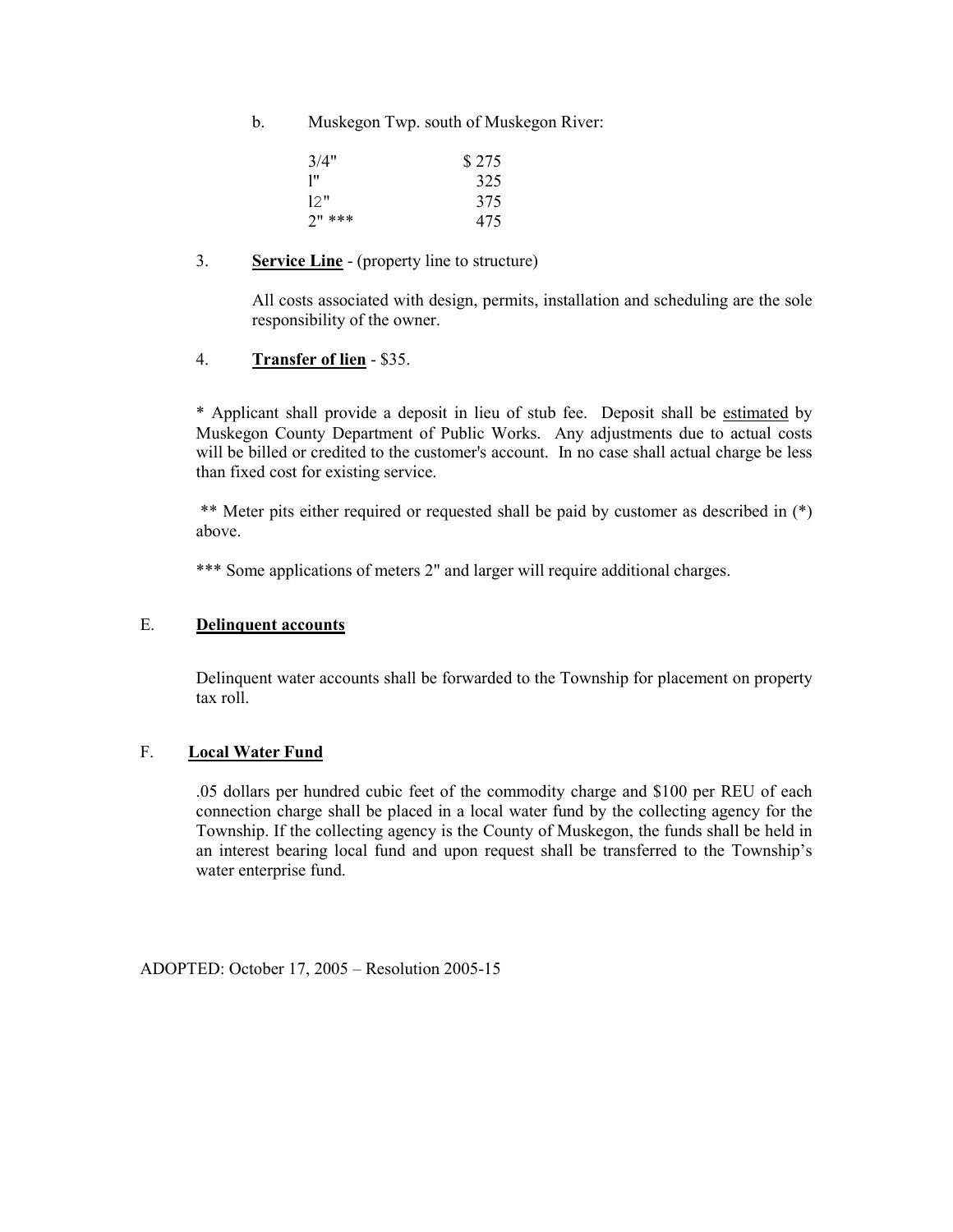# Muskegon County Regional Water System

APPENDIX "C" Rules and Regulations Effective October 1, 2005

# I N D E X

| <b>PREFIX</b>       | <b>DEFINITIONS</b>                    |
|---------------------|---------------------------------------|
| <b>SECTION I</b>    | <b>APPLICATION FOR SERVICE</b>        |
| <b>SECTION II</b>   | <b>INSTALLATION OF WATER SERVICE</b>  |
| <b>SECTION III</b>  | FEES AND CHARGES                      |
| <b>SECTION IV</b>   | <b>METERS</b>                         |
| <b>SECTION V</b>    | <b>OWNERSHIP OF LINES</b>             |
| <b>SECTION VI</b>   | <b>HYDRANTS &amp; UNMETERED USAGE</b> |
| <b>SECTION VII</b>  | <b>LIMITATION OF SERVICE</b>          |
| <b>SECTION VIII</b> | <b>COLLECTIONS</b>                    |
| <b>SECTION IX</b>   | DISCONTINUANCE OF SERVICE             |

# PREFIX

#### **DEFINITIONS**

| <b>APPLICATION -</b>            | A form furnished by the townships to be filled out by<br>anyone desiring water service.                                                                               |
|---------------------------------|-----------------------------------------------------------------------------------------------------------------------------------------------------------------------|
| <b>CONNECTION CHARGE -</b>      | A fee paid by a property owner for the right to utilize<br>water from the System.                                                                                     |
| DPW BOARD -                     | Muskegon County Department of Public Works.                                                                                                                           |
| <b>INSTALLATION OR HOOKUP -</b> | Includes the STUB SERVICE, SERVICE LINES,<br>METER, REMOTE READING DEVICE AND<br>INSPECTION necessary to complete the furnishing of<br>water service to the property. |

MCDPW - Muskegon County Department of Public Works.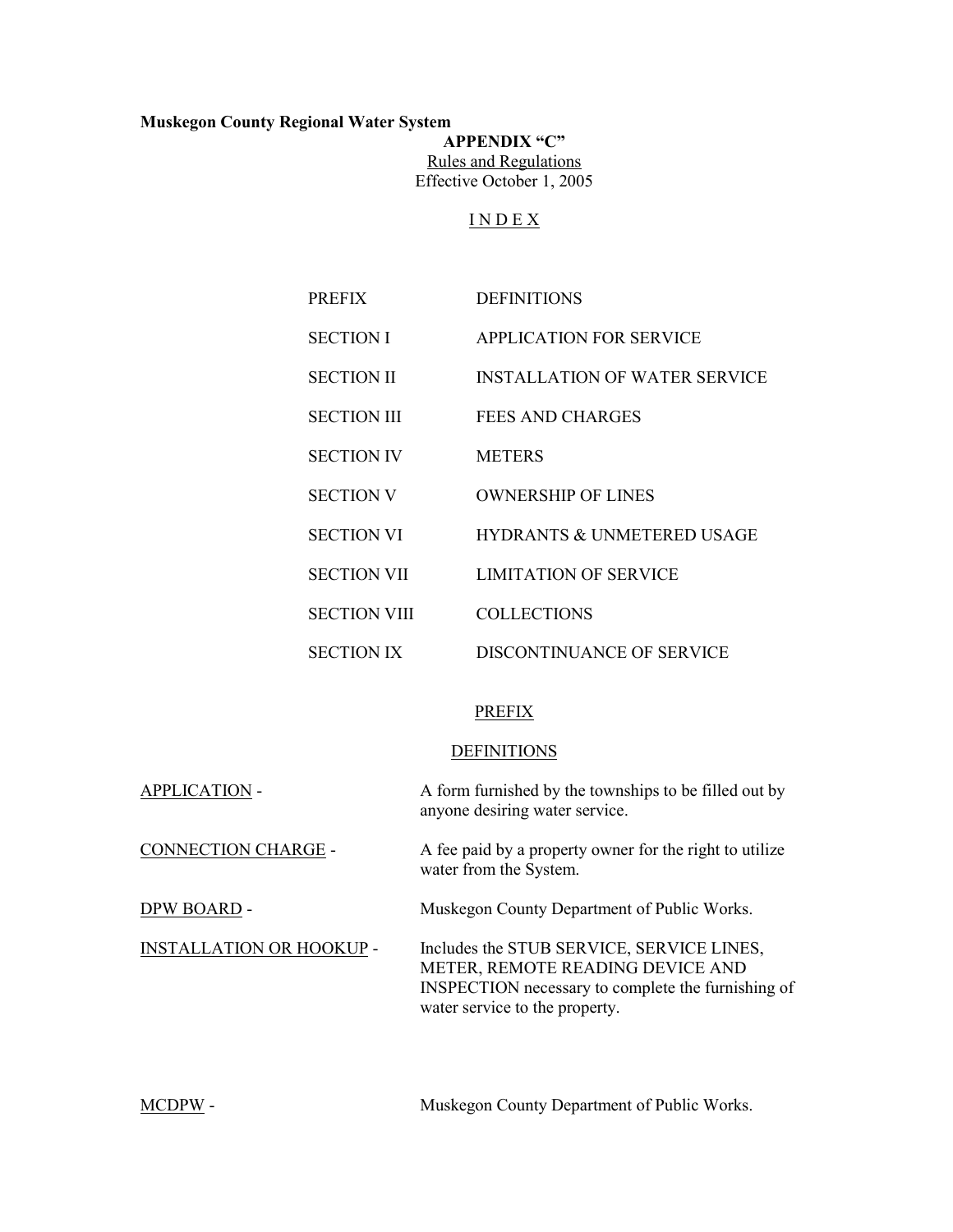|                        | Whenever this term is used, it represents those persons<br>designated by the DPW Board to carry out the operation<br>and maintenance of the System with the concurrence of<br>the Policy Board (Public Works personnel, township<br>personnel, or any other specifically designated party). |
|------------------------|---------------------------------------------------------------------------------------------------------------------------------------------------------------------------------------------------------------------------------------------------------------------------------------------|
| POLICY BOARD -         | Muskegon County Regional Water System Policy<br>Board.                                                                                                                                                                                                                                      |
| <b>SERVICE LINES -</b> | Refers to that part of the service on the property from the<br>property line to the meter.                                                                                                                                                                                                  |
| <b>STUB SERVICE -</b>  | That part of a service from the mains to the property<br>line, including necessary valves and boxes.                                                                                                                                                                                        |
| <b>SYSTEM-</b>         | Muskegon County Regional Water System.                                                                                                                                                                                                                                                      |
| <b>TOWNSHIP -</b>      | Township of Dalton or Fruitland or Laketon or<br>Muskegon.                                                                                                                                                                                                                                  |
| <b>TRUNKS -</b>        | Mains used to carry water to large areas, usually over 6"<br>in size.                                                                                                                                                                                                                       |
| UNMETERED SERVICE -    | Those services where a meter is not used. Usually fire<br>protection lines or temporary services furnished for<br>special purposes.                                                                                                                                                         |

# SECTION I

# APPLICATION FOR SERVICE

- 1.1 Residents, or owners, desiring water service must file an application on appropriate forms with the Township. The application shall show the legal description, plate number, or street address of the property to be served, the size of service desired and any other pertinent data required.
- 1.2 The application must be accompanied by payment in cash of the required service charges. No action will be started to install or provide service until all necessary fees and charges are paid.
- 1.3 When the application is signed by the property owner, no guarantee deposit will be required. If the applicant is a tenant, the application must be accompanied by the required deposit to guarantee payment of the service bills.
- 1.4 An application will be required of each new customer even though water service may already be installed in the premises. Should the original application stipulate a billing address separate from the service address and a change in the billing address is desired, the request must be made in writing to MCDPW or the Township.
- 1.5 Every person who shall be supplied with water service shall be deemed to have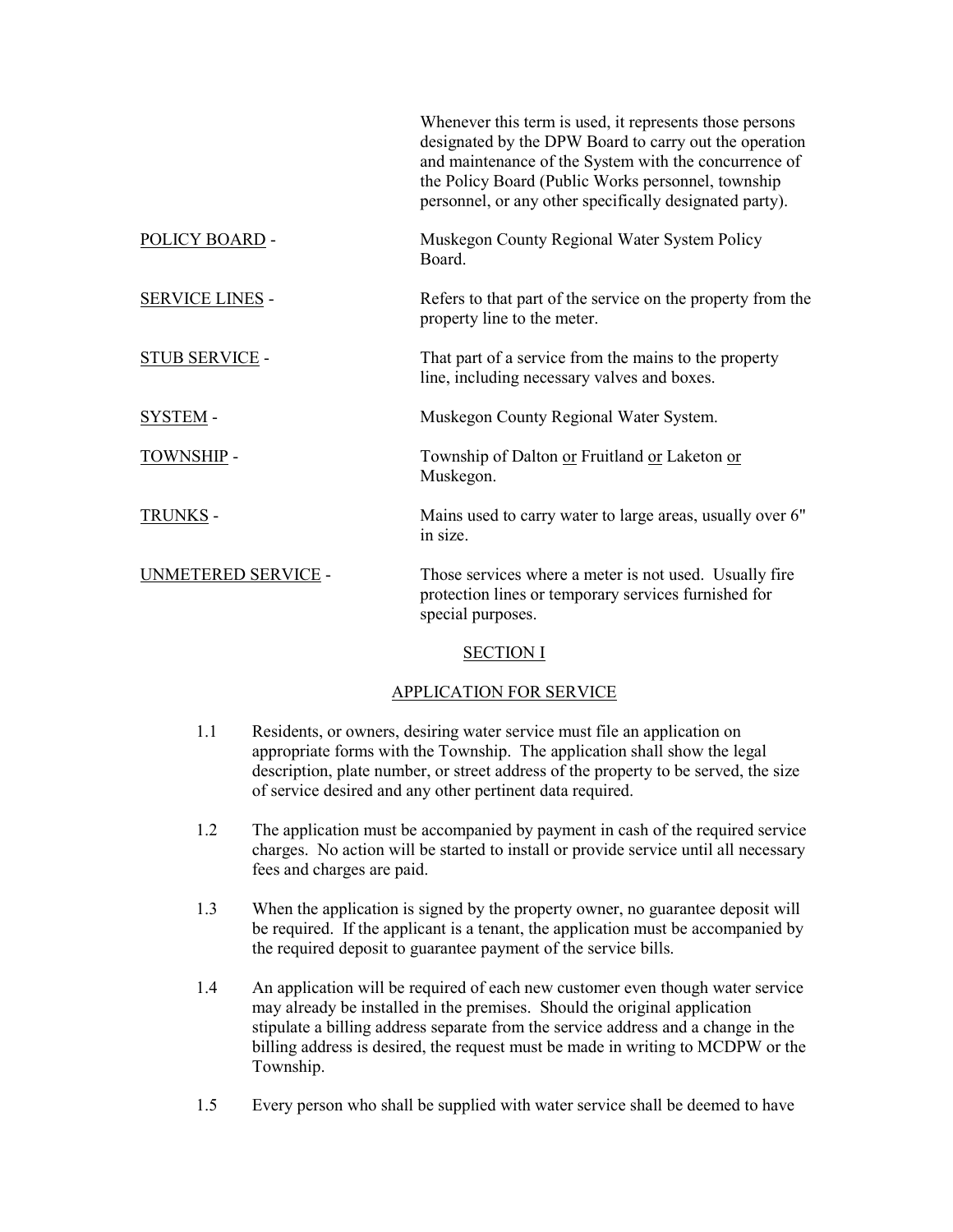accepted and approved all of the Rules and Regulations as herein provided.

#### SECTION II

#### INSTALLATION OF WATER SERVICES

- 2.1 Connections to the water distribution lines shall be made only by duly authorized personnel or by a licensed plumber specially employed by the Muskegon County Department of Public Works. A plumber designated to make such connections shall be required to file a bond and furnish evidence of compensation and public liability insurance coverage before proceeding with any work as outlined herein.
- 2.2 No two (2) residences shall be placed on one water meter, nor shall the service pipe be run from one house to another but shall be run directly to the main adjacent to the premises served.
- 2.3 All service pipes between the main and the meter shall have a minimum internal diameter of 1 inch. Services up to 2 inch diameter shall be of annealed seamless copper tubing, type K (ASTM Spec. B88-45) or galvanized iron. Services larger than 2 inch shall be of standard cast iron, Class 150. Under certain ground conditions, Muskegon County Department of Public Works may specify the particular type of pipe to be used.
- 2.4 Services shall be laid a minimum of four feet below the surface of the ground or the established street grade. In areas of high water table, the Plumbing Inspector may permit a lesser depth, but no service shall be laid in any position where there is a danger of freezing or hazard of breakage. Such waiver of cover requirements must be so noted on the permit.
- 2.5 Every service shall be furnished with a valve on the influent side of the meter. On 2 inch or larger meters, a valve shall also be furnished for the effluent side of the meter.
- 2.6 Copper service tubing shall be connected by use of a flanged or furled or compression joint with the necessary coupling or fitting. Joints sweated in with solder will not be permitted.
- 2.7 If any application for service shall require a service pipe of a diameter of three (3) inches or larger, water shall not be turned on until the owner at his own cost and expense, shall have first furnished to the Plumbing Inspector the written results of tests conducted by qualified test operators certifying that the service pipe and all the owner's connections thereto have been hydrostatically tested and disinfected in accordance with the then existing rules and regulations of the System.
- 2.8 Service pipe laid in the same trench with a sewer shall be at least 18 inches distant from the sewer in a horizontal plane. The water service shall be shelved into the bank to a solid bottom at least 12" above the top of the sewer. In no case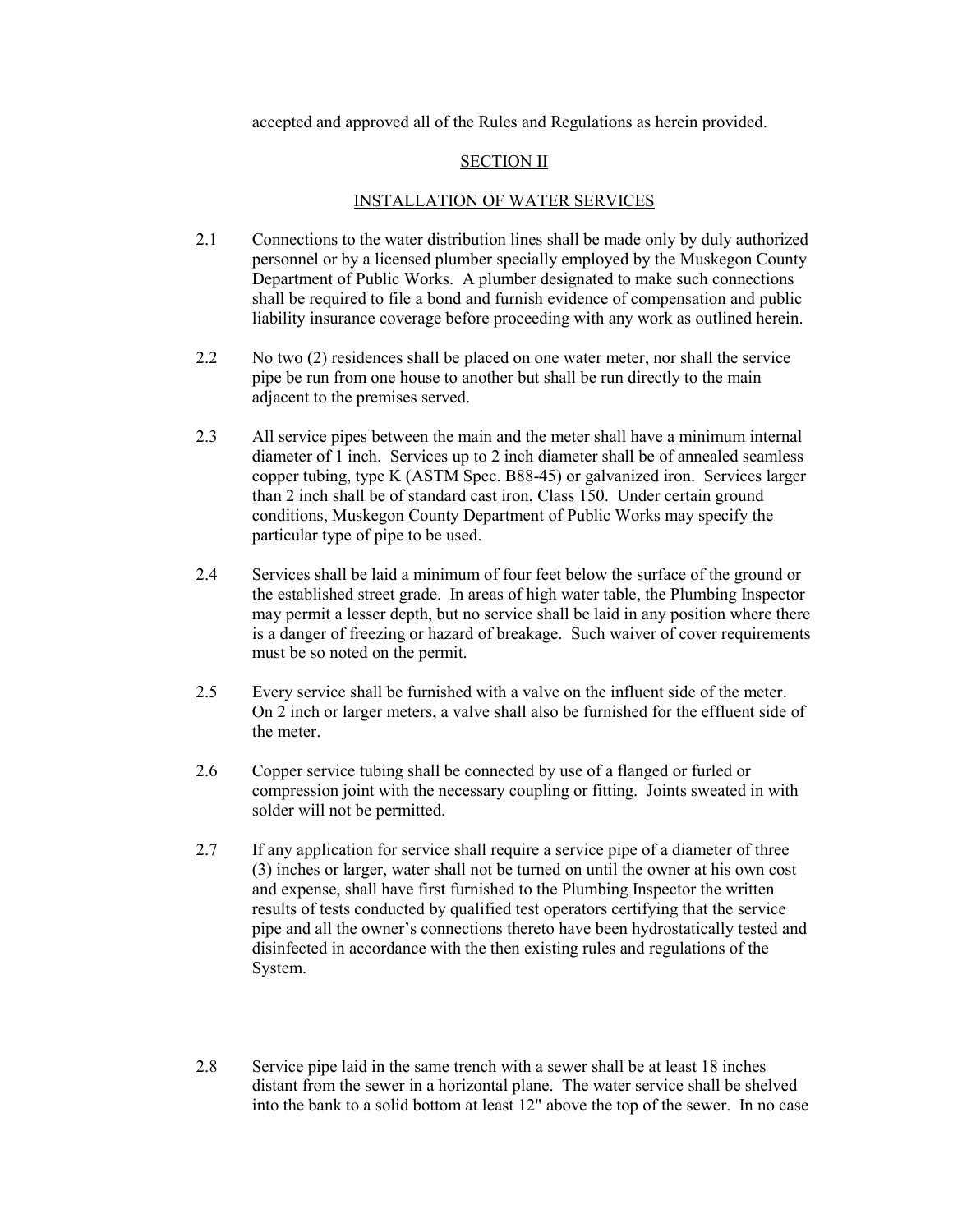shall the service pipe be laid on a fill.

- 2.9 Trenches shall remain open with service pipes exposed until inspection and testing for leakage by the Plumbing Inspector. All services shall be pressure tested under 100 pounds per square inch pressure. The curb cock or valve on any stub service shall not be opened, except to flush the valve at time of connection, and left open so that water may be supplied to the premises through the service unless and until the service pipes and installation has been inspected and tested.
- 2.10 Upon completion and inspection of service connections a meter will be installed by the MCDPW and the water will be turned on. All necessary fees and charges must be paid before this is done.
- 2.11 No person shall make any attachment or connection with the water distribution system or make any repairs, additions or alterations of any fixtures connected with the system except in accordance with the plumbing code approved by the Township. All work performed shall be subject to inspection by the Plumbing Inspector which will have the authority to order any part disconnected or changed if it does not comply with the code. No work will be performed on any part of the service between the main and the meter without written authorization of the MCDPW and the Plumbing Inspector.
- 2.12 Stand pipes or other pipes for the automatic suppression of fires in buildings, and intended only for such use, may be attached direct to the water supply system without a meter. A separate application accompanied by a plan of the proposed installation must be submitted with each application for approval. No changes will be made in the system after installation without prior approval. A special maintenance contract shall be written to cover service of this nature. A detector check must be installed.
- 2.13 Fire hydrants may be installed on private property to be used solely for fire purposes. Such installations must have prior written approval of the MCDPW and the Plumbing Inspector. Special rates will be negotiated for this service.
- 2.14 Water service may be installed beyond the end of an existing main when approved by the MCDPW and the Plumbing Inspector. A meter pit may be required. It is to be understood that such an extension does NOT eliminate such property from being assessed if the mains are extended past the property, if it is not already being assessed. When the mains are extended, a new stub service may be required. All expenses on such a connection, including a new stub, will be the responsibility of the property owner requesting service.
- 2.15 A private property owner shall be issued a permit only if the owner hires a licensed contractor or signs an affidavit, supplied by the Township, that the applicant is the owner and occupant, or eventual occupant of the structure where the work is to be performed, and the applicant will in fact, be doing the work without any help from a licensed contractor.
- 2.16 Any person, partnership, firm or corporation desiring to secure permits to perform the construction of service connections to structures of other persons, partnerships, firms, or corporations, shall prior to issuance of said permits,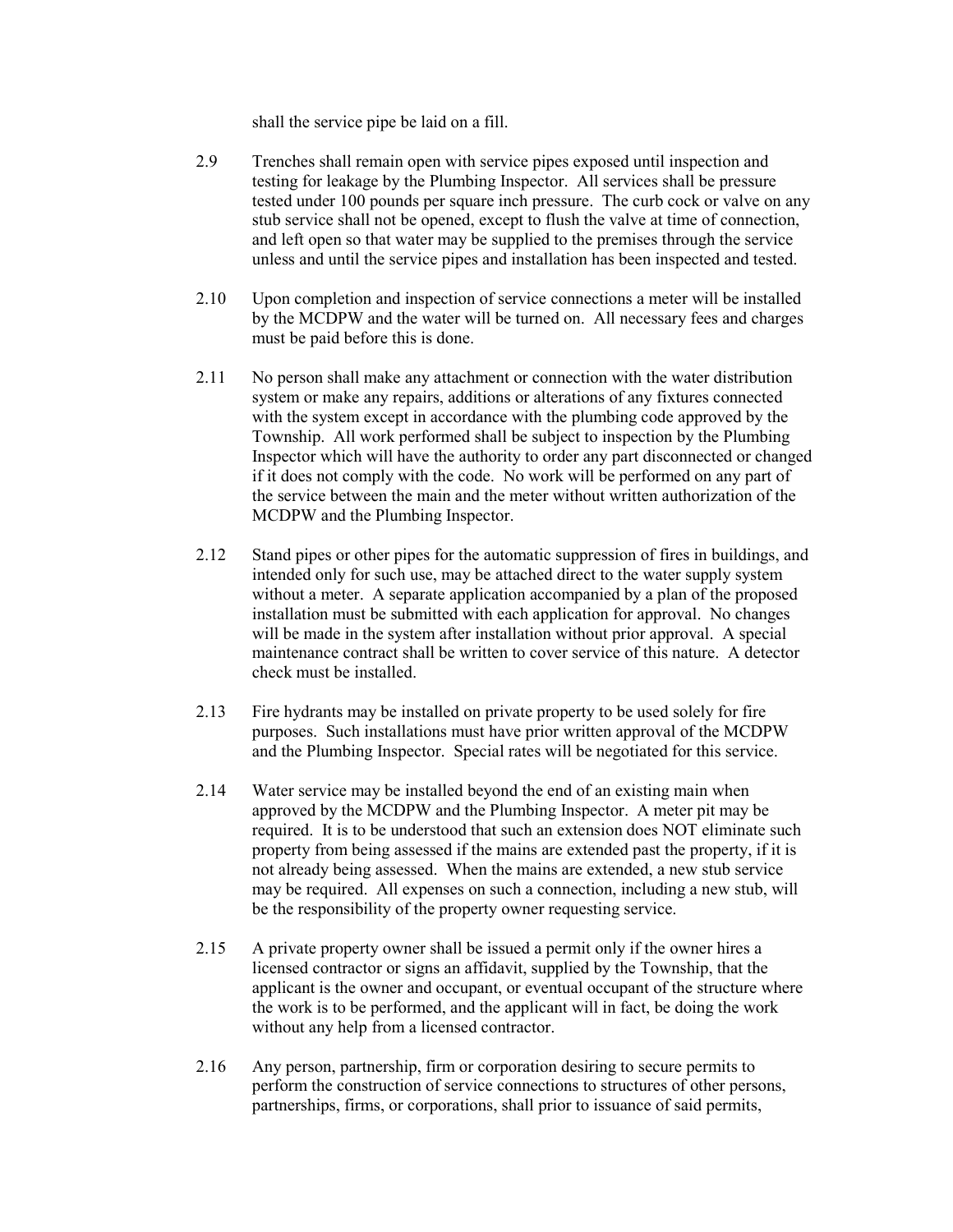provide the Township in which the work is to be performed, the following information:

- a. A satisfactory corporate surety bond, renewable yearly, in the amount of at least Two Thousand and No/100 (\$2,000.00) Dollars as security for the faithful performance of the work in accordance with the Township ordinances, these rules and regulations, and the plumbing code. The corporate surety bond shall be kept in full force and effect by the licensed contractor until said licensed contractor shall have given ten (10) days written notice to the Township of his intention to terminate said corporate surety bond and shall thereafter have received a written release from the Township.
- b. The corporate surety bond shall be continued in effect for a period of 1 year (12 months) or such shortened time as shall be allowed by the Township after a final inspection and approval of the Plumbing Inspector. Only upon final inspection and approval, the same corporate surety bond may be used toward the issuance of another permit, as a blanket bond. In this case, the corporate surety bond shall be in effect as to whatever permits the licensed contractor might have made within a period of 1 year (12 months), or such lesser period of time as may be allowed by the Township. The blanket corporate surety bond or combination of bonds shall include at least Two Thousand and No/100 (\$2,000.00) dollars for each and every permit that is outstanding and has not had final inspection and approval by the Township.
- c. The corporate surety bond shall be available to the Township Board for one or combination of, or all of the following:
	- (1) Repairs.
	- (2) Indemnity for damages.
	- (3) Deficiencies caused by the licensed contractor.
	- (4) Deficiencies caused by the property owner done with knowledge of the licensed contractor.
- d. A licensed contractor shall purchase and maintain such insurance as will protect himself and the Township and the County of Muskegon from claims under the State of Michigan Workmen's Compensation Laws, disability benefit laws or other similar employee benefit laws; from claims or damages because of bodily injury, occupational sickness or disease, or death of his employees, and claims insured by usual personal injury liability coverage; from claims for damages because of bodily injury, sickness or disease, or death of any person other than his employees including claims insured by usual personal injury liability coverage; and from claims for injury to or destruction of tangible property, including loss of use resulting therefrom any or all may rise out of or result from the licensed contractor's operations under the water connection permit, whether such operations were by himself or by any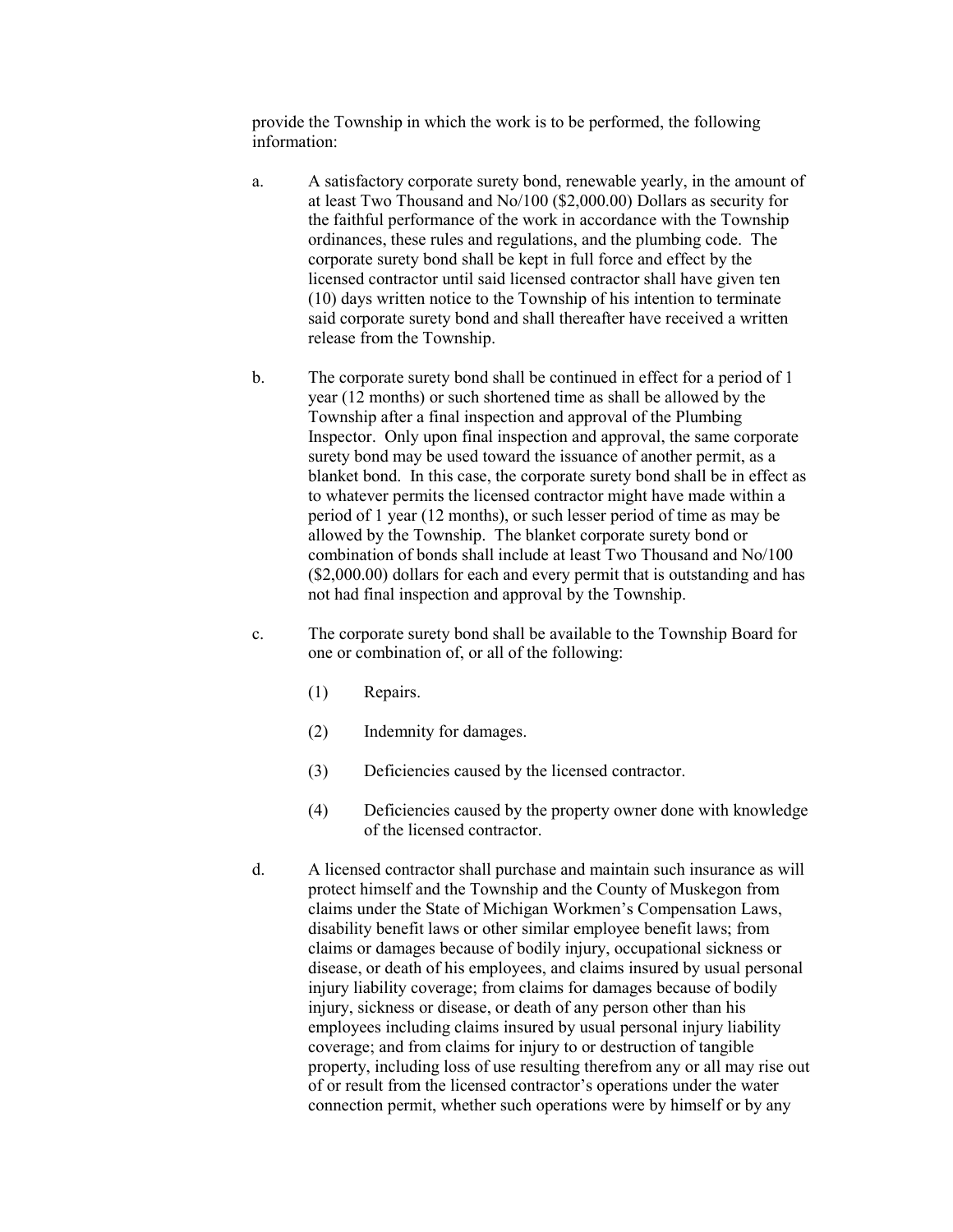subcontractor or anyone directly or indirectly employed by any of them or for whose acts any of them may be legally liable. This insurance shall include the specific coverage's and be written for not less than the limits listed below. This insurance shall have coverage against loss due to the perils of explosion, collapse and underground hazards, (XCU).

- e. A certificate of insurance indemnifying the Township and Muskegon County for Public Liability and Property Damage, with limits of at least Three Hundred Thousand and No/100 Dollars (\$300,000.00) for each person and Five Hundred Thousand and No/100 Dollars (\$500,000.00) for each occurrence, together with Workmen's Compensation insurance, shall be issued to the Township. The Township, Muskegon County, Township and County officials, employees and agents shall be additional named insured parties on the policy as shown in the certificate of insurance and the policy shall contain a provision that the coverage afforded under the policy will not be canceled or materially changed until at least ten (10) days written notice has been given to the Township.
- f. After a licensed contractor has complied with all of the above requirements and other laws relating to licensing of businesses within the Township, he shall be called a licensed contractor and shall be allowed to perform construction of water service connections within the Township under the rules, regulations, specifications and ordinances of the Township.
- g. A contractor's license may be suspended or revoked or both, upon noncompliance with the Township Ordinances, these rules and regulations, standards, rules and regulations or a finding by the Township that work is being done in less than a workmanlike manner or both, or that there are claims from faulty work or materials for which the licensed contractor has failed to promptly respond by making reparations or demonstrating the claims are unfounded or both.
- 2.17 All water connection permits shall expire one (1) year from the date of issuance.
- 2.18 With respect to written or oral agreements, contracts or transactions between property owners and licensed contractors herein, the Township and the County of Muskegon, notwithstanding any provisions contained in this ordinance, shall not be deemed to have knowledge of a contract between said parties, shall not be deemed a principal or master or the agent or servant of the licensed contractor. The Township and the County do not in any way act as guarantor or surety for any licensed contractor herein and does not extend warranties, expressed or implied for the licensed contractors performance other than duties and obligations assumed by the Township in the provisions of this ordinance.

 Licensed contractors shall hold harmless the Township and the County from any and all actions and statements.

#### SECTION III

#### FEES AND CHARGES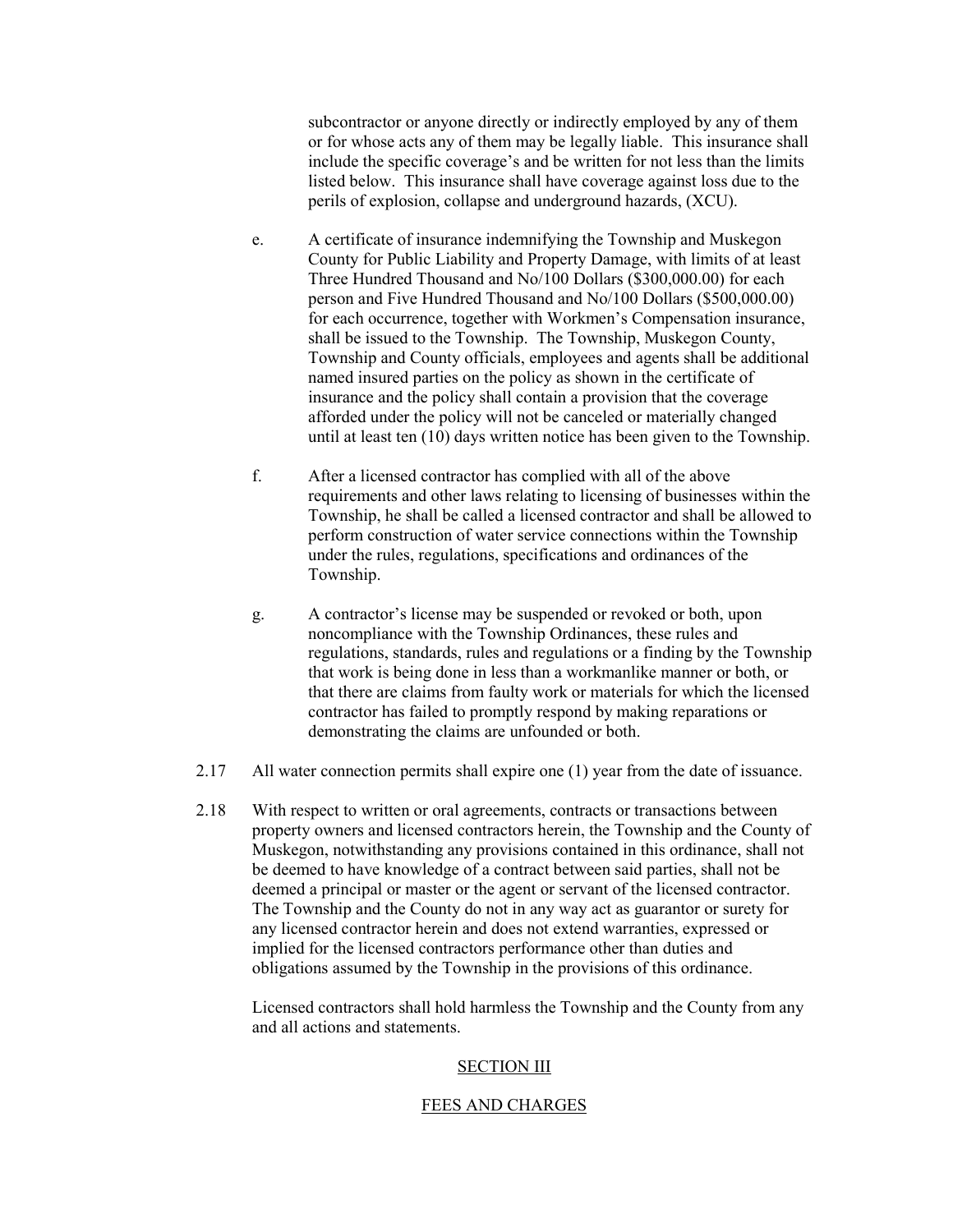## 3.1 INSTALLATION FEES:

- a. Stub Fee See Ordinance Appendix B
- b. Meter Fee See Ordinance Appendix B
- c. Service Lines:

Costs for installation and scheduling are applicant's responsibility.

d. Other Fees:

 Other fees are listed in Ordinance Appendix B and may also include, but are not limited to, estimates, detector checks, special meter pits, etc.

e. All installation fees must be paid in full at time of application along with connection fees.

## 3.2 RE-SETTING OR REPLACING A METER

|    | a.             | A meter will be reset at the request<br>of the property owner or after acts of the<br>property owner necessitate resetting the meter. | \$25.00                                       |
|----|----------------|---------------------------------------------------------------------------------------------------------------------------------------|-----------------------------------------------|
|    | $\mathbf b$ .  | A meter replaced due to damage caused<br>by carelessness or neglect by the<br>tenant or owner.                                        | Actual cost of<br>meter plus<br>reset charge. |
| 33 | TESTING METERS |                                                                                                                                       |                                               |
|    |                |                                                                                                                                       |                                               |

At owner's request when not satisfied with \$25.00 readings. (Charge is refunded if meter is found defective.)

# 3.4 TURN ON CHARGE

After service has been turned off for nonpayment. (Not required for new installations.)

a. During regular work hours. \$25.00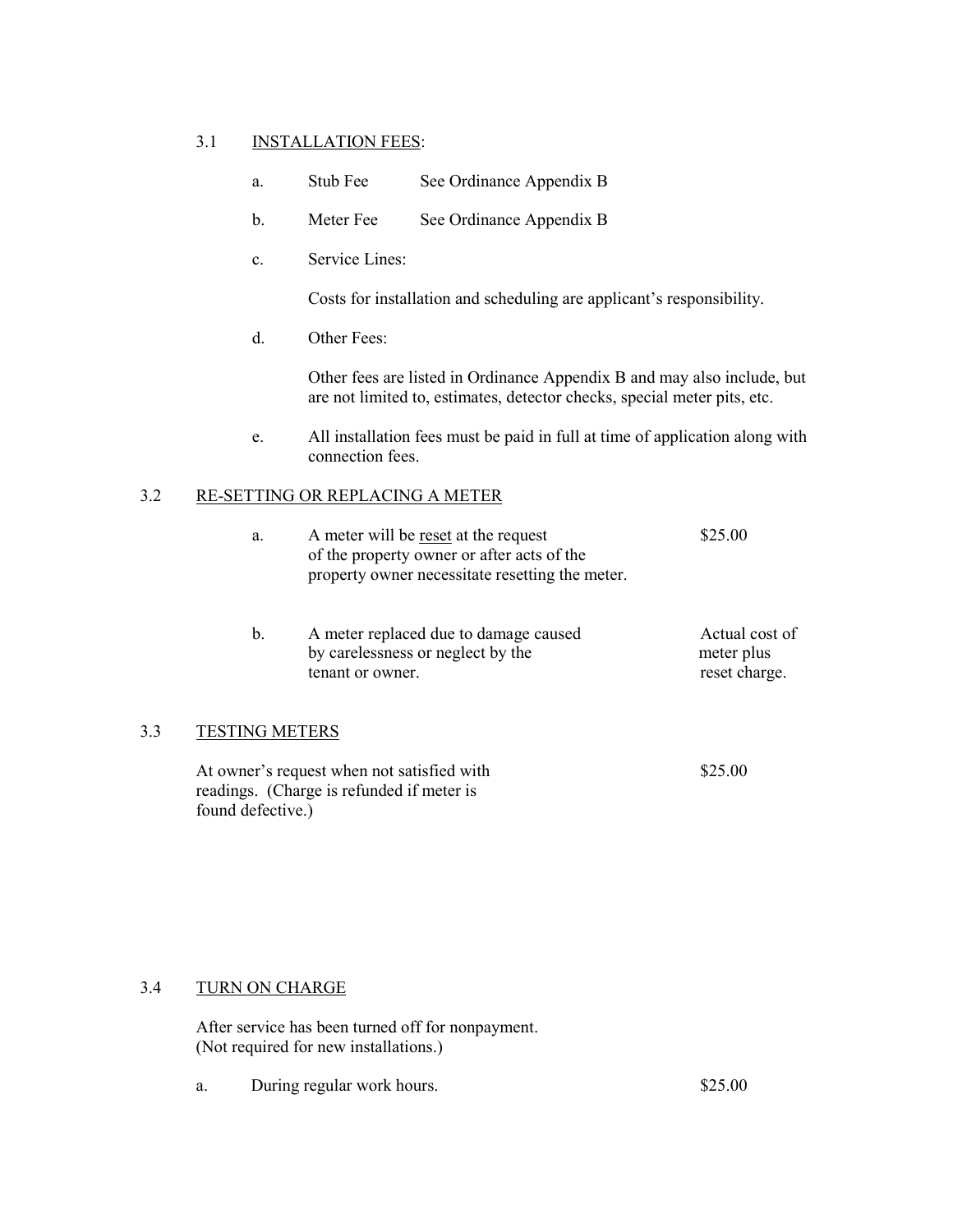|     | $\mathbf b$ . | After regular work hours and weekends.                                                                                                                                                                                                                                                     | \$35.00          |
|-----|---------------|--------------------------------------------------------------------------------------------------------------------------------------------------------------------------------------------------------------------------------------------------------------------------------------------|------------------|
| 3.5 |               | <b>TEMPORARY SERVICE</b>                                                                                                                                                                                                                                                                   |                  |
|     | a.            | Service to new buildings where meter<br>cannot be installed due to no heat and<br>freezing weather. 30 day service, minimum.                                                                                                                                                               | \$25.00          |
|     | $\mathbf b$ . | Service from hydrants:                                                                                                                                                                                                                                                                     |                  |
|     |               | Connection charge plus cost of water<br>used, plus $$50$ meter deposit. (All of water +<br>such service to be approved in writing meter deposit<br>before actual use starts.)                                                                                                              | $\$25.00 + cost$ |
| 3.6 |               | <b>SPECIAL WATER SERVICE</b>                                                                                                                                                                                                                                                               |                  |
|     |               | Any service not specified above. Charges to be<br>made according to the type of service desired and<br>method of obtaining the service. Applications<br>must be approved before the service will be<br>granted. Charges will be covered by a deposit<br>based on the estimate of the cost. |                  |
| 3.7 |               | <b>UNAUTHORIZED USE OF WATER</b>                                                                                                                                                                                                                                                           |                  |
|     |               | Any use of water, from any source, by any<br>means, from the water system without express<br>permission of the MCDPW or in violation of these<br>rules and regulations:                                                                                                                    | Per Ordinance    |
| 3.8 |               | <b>RENTER'S DEPOSIT</b>                                                                                                                                                                                                                                                                    |                  |
|     |               | Required where owner refuses responsibility<br>(refunded when service is discontinued and all<br>bills are paid).                                                                                                                                                                          | \$60.00          |
|     |               |                                                                                                                                                                                                                                                                                            |                  |
| 3.9 |               | <b>GUARANTEE DEPOSIT</b>                                                                                                                                                                                                                                                                   |                  |
|     | of bills.     | Required when water is turned off for nonpayment                                                                                                                                                                                                                                           | \$60.00          |
|     |               | (All bills must be paid in full, with interest<br>and penalties, plus this deposit before service<br>will be again turned on.)                                                                                                                                                             |                  |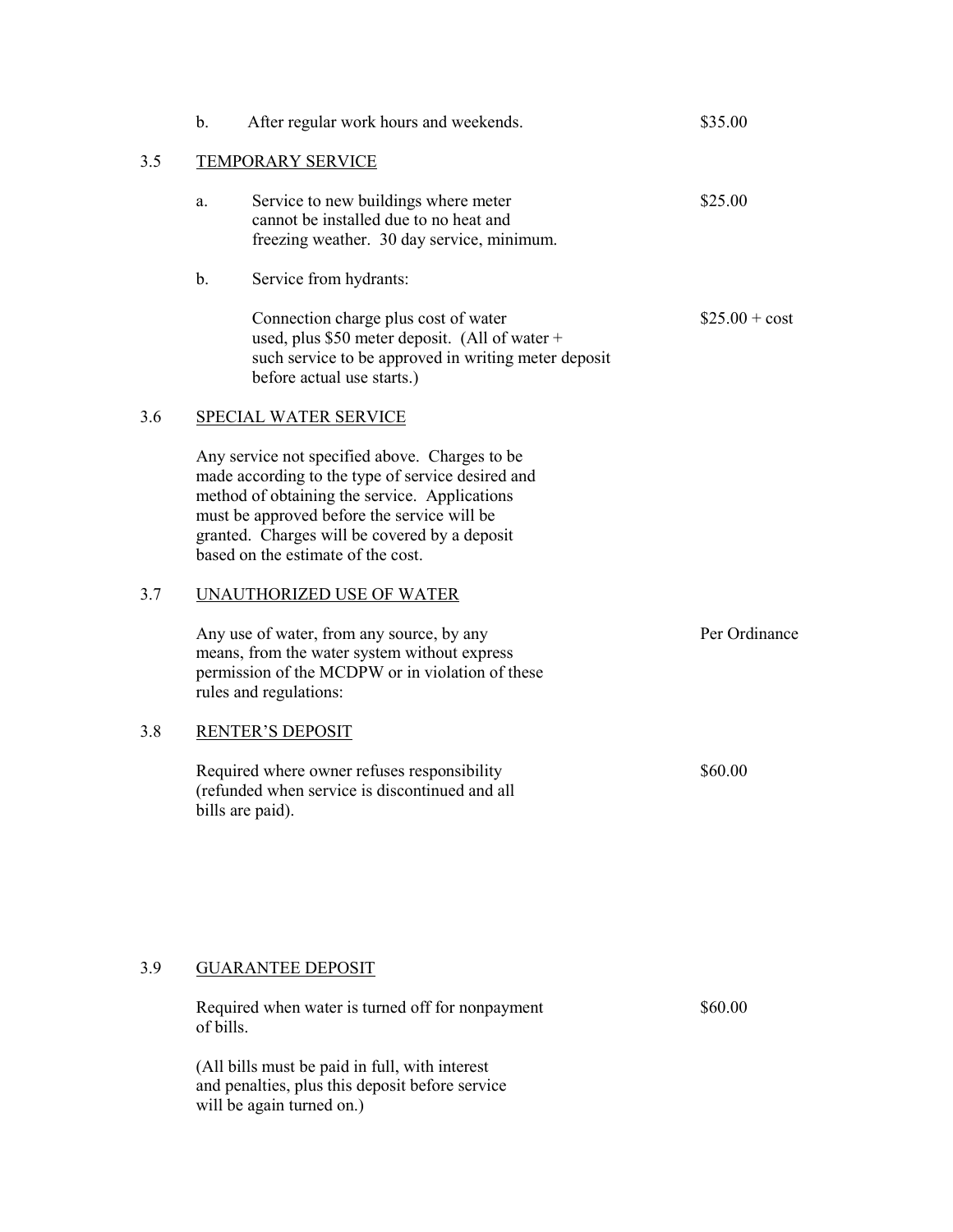## 3.10 FIRE SPRINKLER DEMAND CHARGE

The property owner will be required to provide a detector check meter of a type approved by MCDPW on internal fire service lines. A demand charge for this service will be issued based on the minimum billing for an equivalent meter size equal to ½ the size of incoming fire lines (e.g. an 8" fire line will be charged at the minimum billing rate for a 4" meter).

## SECTION IV

## METERS

- 4.1 All permanent service connections with the water distribution system must be provided with an approved type of water meter. (See Section II, par. 2.12 for fire lines.)
- 4.2 All meters must be set in a horizontal position in a clean sanitary place which is easily accessible. They will not be installed in locked closets, coal bins, under toilet room floor, in pits below the basement floor, under buildings having no basement, under porches or in any other place difficult of access. Whenever practical, the meter will be installed in the basement where the service pipe enters the building.
- 4.3 All meters, when possible, will be equipped with an outside reading device and shall be of a type and design selected by the MCDPW. Services two inches or larger shall have a compound type meter, or type determined as best for the use intended and approved by the MCDPW. Meters shall be installed by the MCDPW after the property owner has provided an approved and inspected service from the stub line to the building and all fees and charges have been paid. If a meter pit is required for service greater than one inch, it will be provided by the property owner and approved by the MCDPW. All meters will remain the property of the MCDPW.
- 4.4 The MCDPW will maintain all meters and make all necessary replacements caused by normal wear. The consumer will be held responsible for care and protection of the meter from freezing or hot water and from damage by any person while installed on his property. Repairs to meters will be made only by the MCDPW or its designated agent. Any meter damaged by carelessness or neglect on the part of the tenant, owner or agent will be repaired by the MCDPW and the cost of such repair, plus resetting charge, will be assessed against the tenant, owner or agent.
- 4.5 Failure of a meter to register consistently, or in case a meter fails to register, the amount of quarterly consumption of water shall be estimated by the MCDPW. In making such estimate, the amount used in the previous quarter and the corresponding quarter of the previous year will be considered, but special circumstances, such as leaking fixtures, abnormal demands, etc., may also govern the determination. The MCDPW shall have the authority to adjust water bills in cases of faulty meters.
- 4.6 If a customer is not satisfied with his meter performance, he may request, in writing, that the MCDPW test the meter. Payment of the required testing charge must be made with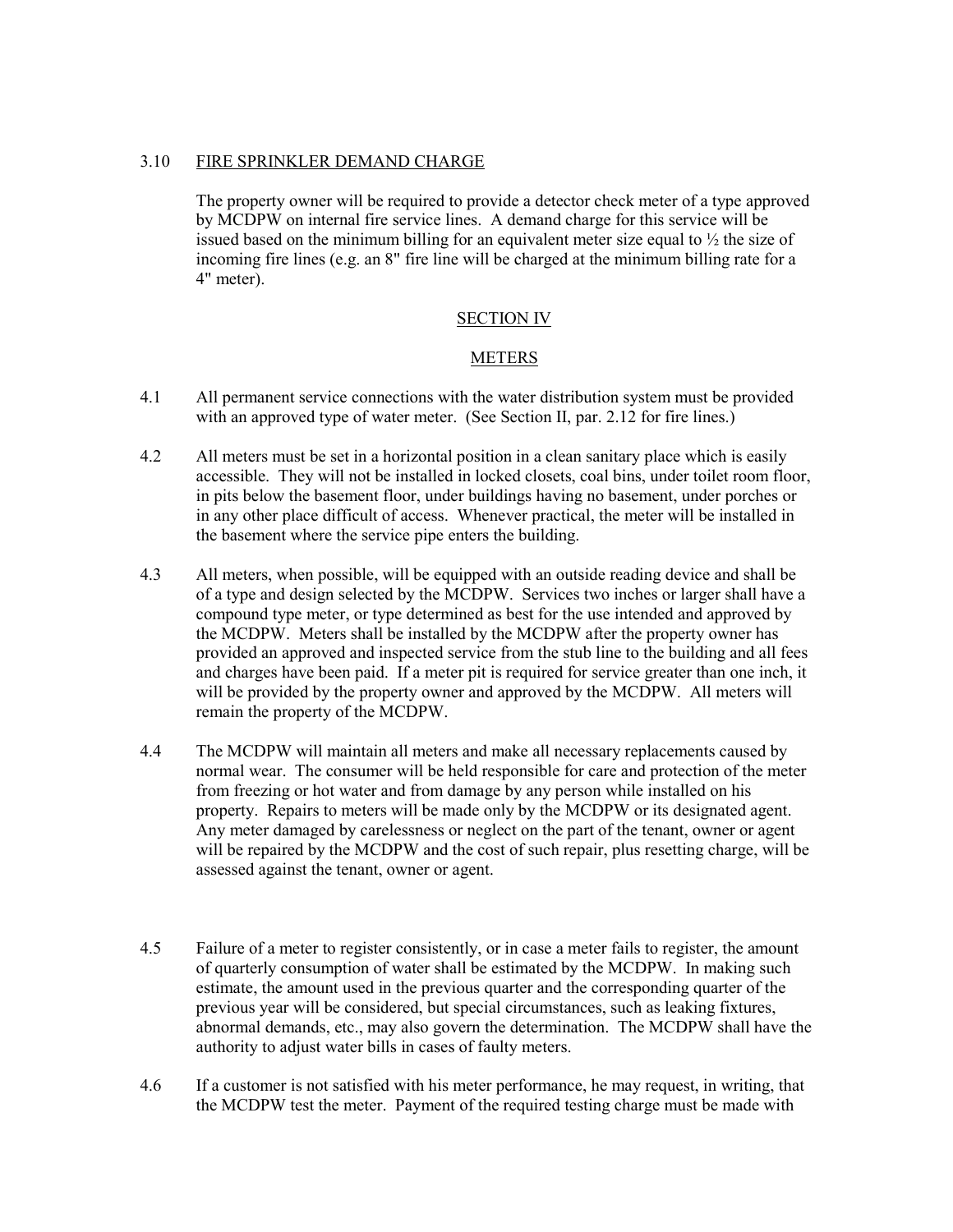the request. If the meter is found to be defective, it will be replaced and the testing charge will be refunded. In case of a defective meter, an adjustment may be made in the water bill upon proper approval by the MCDPW.

4.7 A water meter shall be deemed accurate if, when subjected to a standard test, its register indicates a percentage of error not exceeding two (2) per cent more or less than the actual quantity of water passing through it. If its register indicates an error in excess of two (2) per cent more than the actual quantity of water passing through it, it shall be considered fast to that extent. If its register indicates less than ninety-eight (98) per cent of the actual water passing through it, it shall be deemed slow to the extent it is under one hundred (100) per cent correct.

 Whenever the MCDPW makes a test of a water meter voluntarily and not pursuant to any request, the testing shall be done without cost to the property owner or consumer.

- 4.8 All persons, other than MCDPW employees, are forbidden to tamper with the meter or remove it from the line. No person shall break the seal, or permit others to break or remove or molest any seal which is placed on the meter by the MCDPW. Any meter which has the seal removed or shows indication of tampering may be assumed to have had the reading changed and the maximum water bill previously issued may be assessed against the customer.
- 4.9 Where the owner desires auxiliary meters installed at his own expense, permission may be granted upon written application and approval by the MCDPW.

## SECTION V

# OWNERSHIP OF WATER LINES

- 5.1 All water distribution lines, fire hydrants, and stub services, including the corporation cock, curb box and stop cock and all meters shall be and remain the property of the MCDPW and it shall have exclusive jurisdiction over their operation and maintenance.
- 5.2 All water distribution lines installed in subdivisions by the developer thereof shall become the property of the MCDPW when they are connected to the main.
- 5.3 It shall be unlawful for any person to disturb, remove, alter, or tamper with any water line or any municipality-owned attachment thereto, including the shut off cocks and meters. No person other than an employee of the MCDPW shall open or close any valve or gate in the water mains or open or shut any curb cock. No person other than a member of the Fire Department or MCDPW shall unlock or remove the cap or cover from any fire hydrant or open or close the valve thereof, except by written order from the MCDPW.
- 5.4 All water lines within the limits of the property line are the property of the owner of the premises. They must be maintained in proper condition at all times by the property owner.
- 5.5 Any extensions to the System shall meet the minimum standards for construction as shall be established by the MCDPW.

# SECTION VI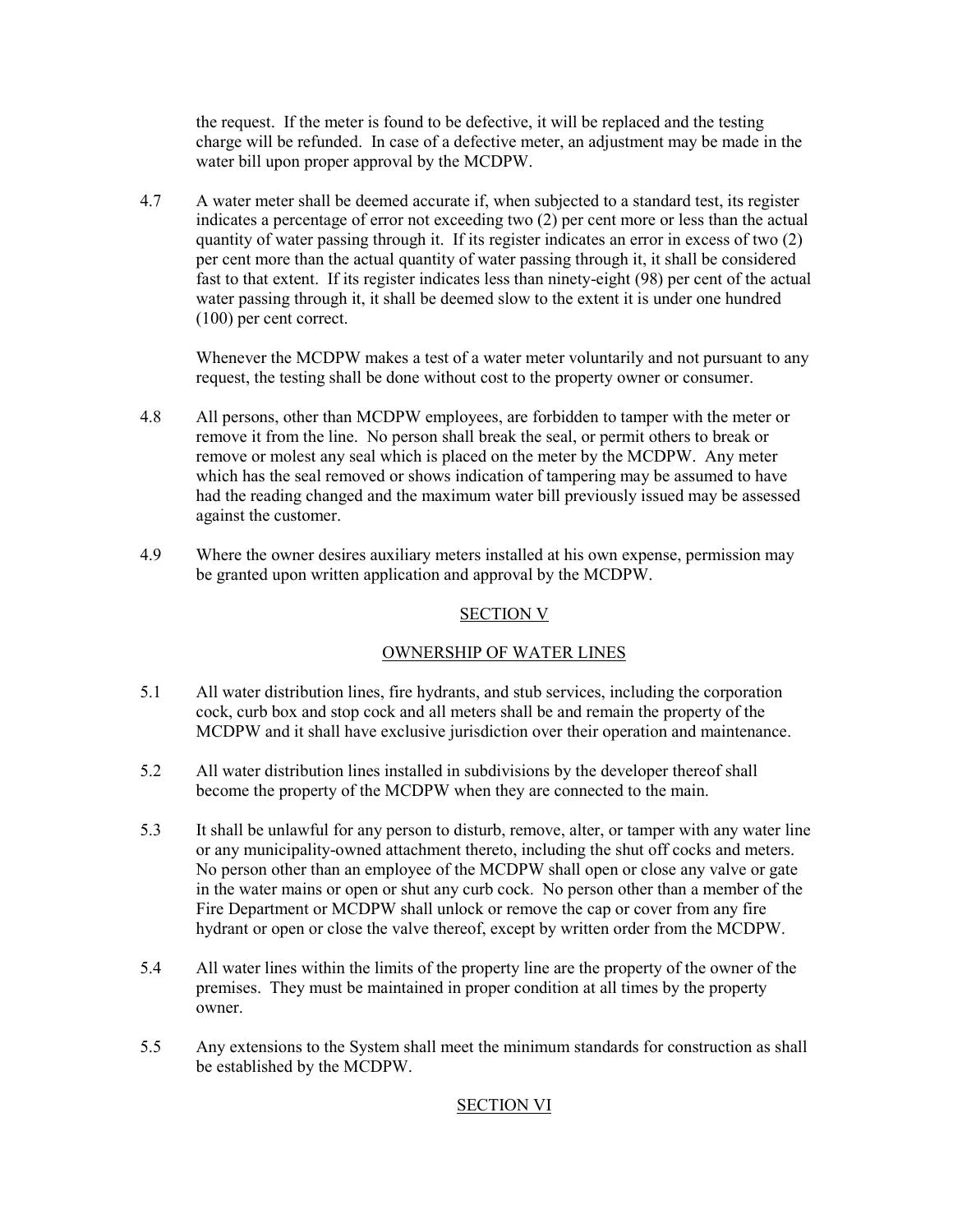# HYDRANTS AND UNMETERED USAGE

- 6.1 Water hydrants are provided primarily for fire protection and no other use shall obstruct or cause delay in the attaching of fire lines. Hydrants shall not be operated by anyone other than employees of the MCDPW, members of the Fire Department or insurance inspectors on regular inspection, except as may be approved by special permit as outlined below.
- 6.2 Temporary permits may be issued for water service from a fire hydrant to contractors or other responsible persons. This service may be either metered or unmetered according to the need. The user must request in advance, and in writing, the service desired from MCDPW who will arrange for the necessary connections and/or meter and instruct the user in the proper procedures. Advance payment or a meter deposit for this service may be required and must then be paid before the service is furnished.
- 6.3 In using water from a hydrant, the main valve shall be opened full each morning and closed each night at the cessation of work. The small valve on the connector will be used to control the flow of water. A hydrant wrench must be used to operate the hydrant valve and any damage to the operating nut caused by the use of improper tools will be charged to the user. PIPE WRENCHES ARE NOT ALLOWED.
- 6.4 A separate application must be made for each unmetered or hydrant connection desired. No permit will be made during freezing weather unless adequate protection from freezing is made by the applicant.
- 6.5 A request for a temporary water connection must be made in writing to the MCDPW and accompanied by the required fee.
- 6.6 The Fire Department shall notify the maintenance agency immediately after the use of any hydrant in case that hydrant may need pumping after its use.

# SECTION VII

## LIMITATIONS OF SERVICE

- 7.1 The MCDPW reserves the right to limit the amount of water to any customer should circumstances seem to warrant such action.
- 7.2 In cases where new connections, new construction, repairs, leakage tests, or in case of fire, the right is reserved to shut off all or any number of mains or service connections. Advance notice will be given when possible, but no liability will be assumed for discontinuing water service in cases of emergency, or accident.
- 7.3 The MCDPW and the Townships shall not be liable for any damage or loss of any nature caused by any change in water pressure or the shutting off of water. Persons operating steam boilers, hot water tanks and other equipment supplied with water from the system are warned to provide such equipment with suitable safety valves or other devices to prevent damage from explosion or collapse and to install check valves to prevent the back flow of hot water or steam into the meter.

## SECTION VIII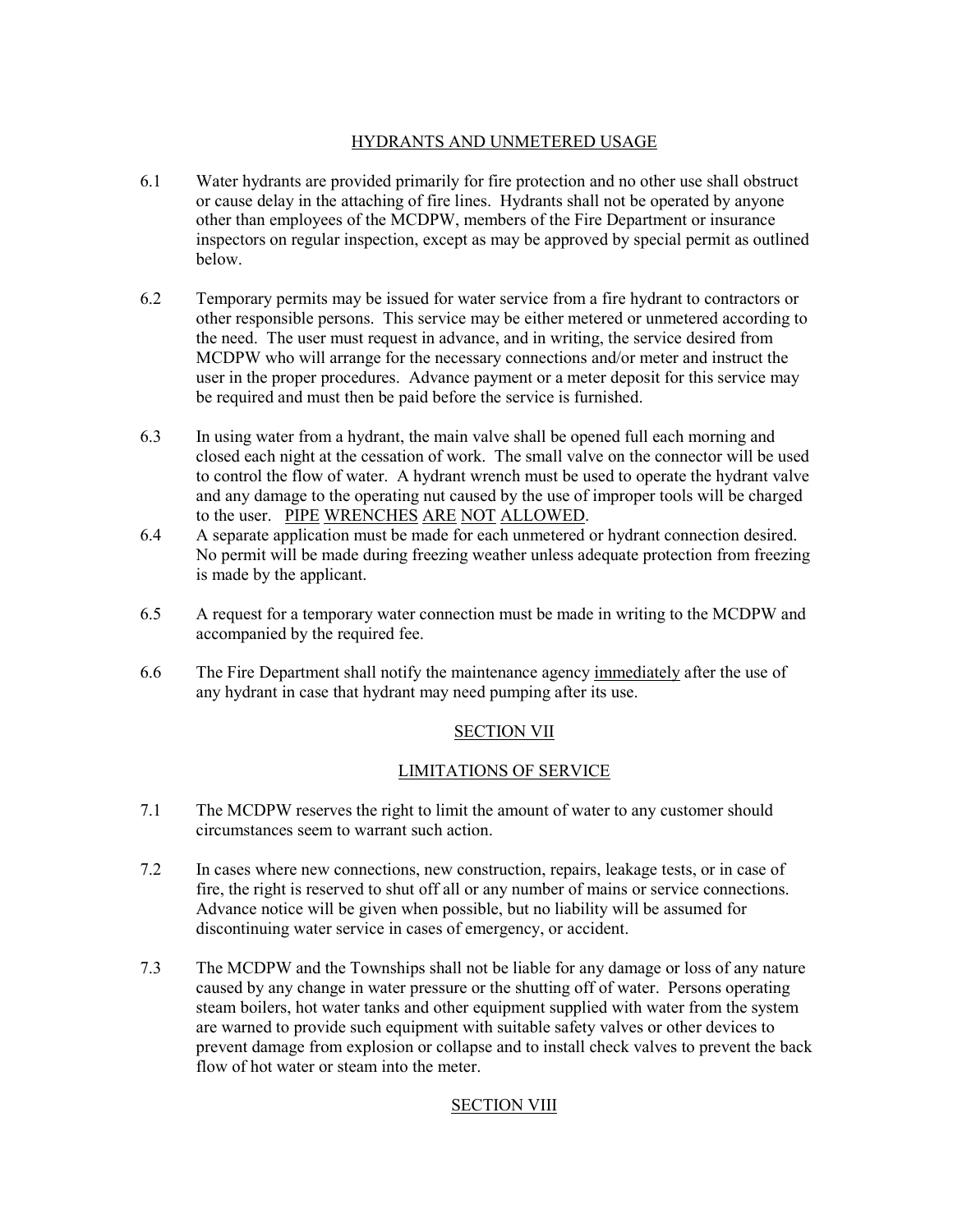## **COLLECTIONS**

- 8.1 Water charges will be computed quarterly based upon meter readings. Meter readings will be taken as nearly as possible on the same day of the month at or near the end of the quarter. Quarterly minimum billings are listed at the end of this section.
- 8.2 Bills will be mailed to the consumer at the address at which service is rendered unless special notification has been provided. Failure to receive a bill does not avoid penalty. It shall be the obligation of the occupant to pay such bills, or forward it to the owner.
- 8.3 Quarterly bills for water service are due and payable at the office of the Township Hall either in person or by mail on the due date. A penalty of 10% shall be added to all bills unpaid on the due date enforced against all consumers making payment after that date.
- 8.4 All water rates shall be chargeable to and payable by the owners of the property in or on which service is rendered, and such charges shall constitute a lien on the property served by such connection, and may be collected in the same manner as general taxes as outlined in the Uniform Rate Ordinance. Credit for water or water service beyond the regular quarterly period shall not be extended to any property owner or user.
- 8.5 The Township shall pay, out of the appropriate general funds of the Township, the reasonable cost and value of water furnished to the township by the system, based on the amount of water used by the several departments of the Township, including their respective fire departments unless fire hydrant assessment districts have been established which cover these costs.
- 8.6 Complaints regarding the meter readings or operation or the amount of the bill must be registered within ten days at the office of the MCDPW or the appropriate Township.

## SECTION IX

## DISCONTINUANCE OF SERVICE

- 9.1 The consumer will notify the MCDPW whenever they desire to discontinue service, either permanently or for a seasonal period. After the water is turned off, the minimum charge for water is discontinued although the connection charge is still applicable to the property. Failure to notify the MCDPW will result in minimum billing although the property may be unoccupied.
- 9.2 In cold weather when the water is turned off and the property will be unheated, the meter will be removed to prevent freezing. Owner of the property is responsible for any damage to the meter caused by freezing if the MCDPW was not advised that the property was to remain unoccupied.
- 9.3 Promptly after notice, the meter will be read and the service turned off. The final billing will be mailed to any address given. Reinstatement of service and reinstallation of the meter, if required, will be made upon request and payment of the fees required.
- 9.4 Change of tenancy or ownership requires the filing of a new application whether or not the service is turned off. Failure to notify the MCDPW of any change does not relieve a